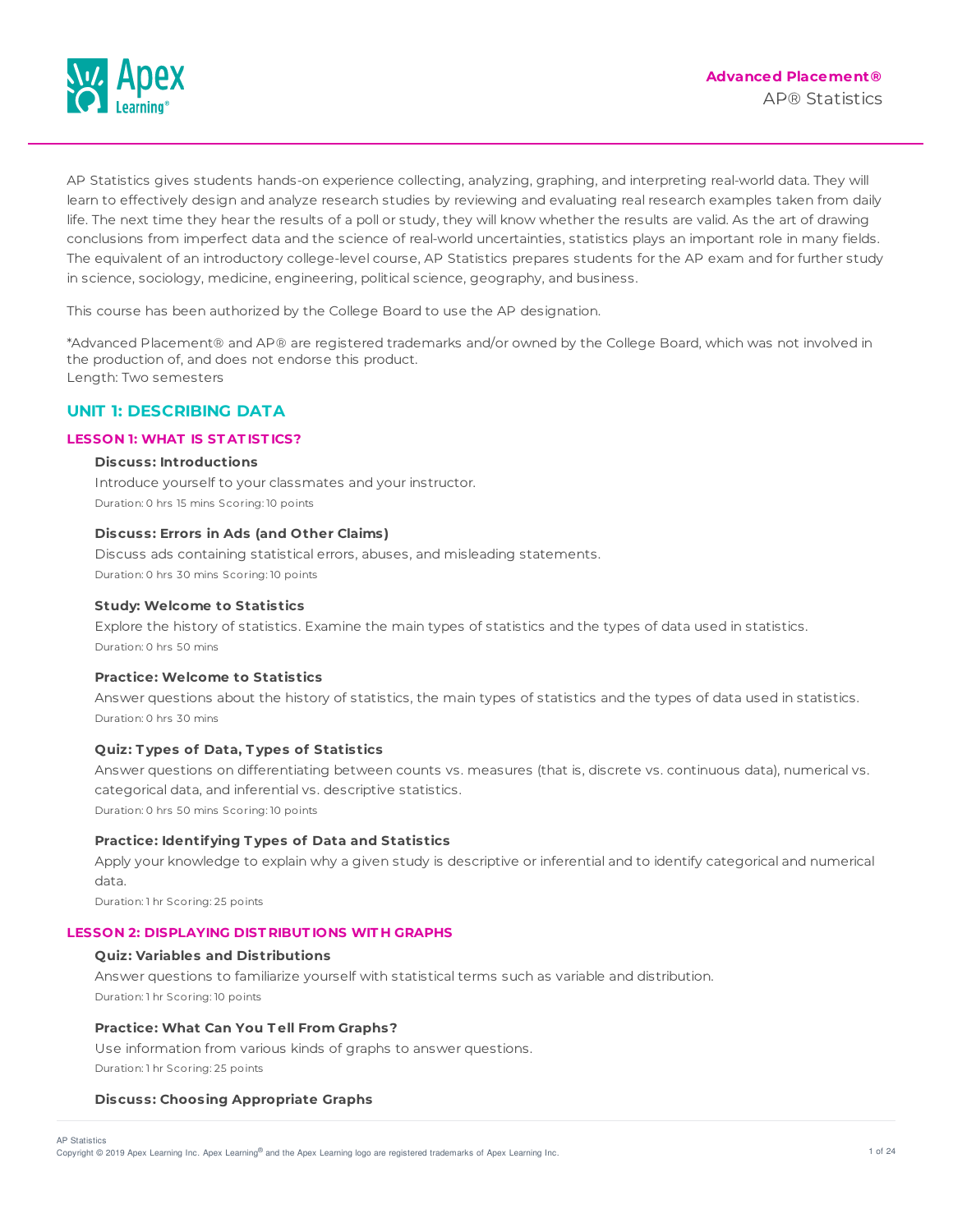Discuss which type of graph is best for displaying a given data set and why. Duration: 0 hrs 30 mins Scoring: 10 points

## **Study: Introduction to Frequency Data and T heir Graphs**

Explore the different kinds of frequency plots, including histograms, relative frequency plots, cumulative frequency plots, cumulative relative frequency plots, and bar graphs. Duration: 0 hrs 50 mins

### **Practice: Introduction to Frequency Data and T heir Graphs**

Answer questions about the different kinds of frequency plots, including histograms, relative frequency plots, cumulative frequency plots, cumulative relative frequency plots, and bar graphs. Duration: 0 hrs 30 mins

### **Quiz: Matching Graphs and T ables**

Answer questions based on tables and graphs. Match tables with graphs derived from the same data. Duration: 0 hrs 50 mins Scoring: 10 points

## **Practice: Introduction to Stem-and-Leaf Plots**

Research stem-and-leaf plots and back-to-back stem-and-leaf plots. Practice creating them. Duration: 1 hr

### **Quiz: Stem-and-Leaf Plots**

Answer questions about stem-and-leaf plots. Duration: 0 hrs 50 mins Scoring: 10 points

### **Study: Histograms, and Making T hem on Your Graphing Calculator**

See how histograms are related to stem-and-leaf plots. Create histograms on your graphing calculator. Duration: 1 hr

#### **Practice: Histograms, and Making T hem on Your Graphing Calculator**

Answer questions about how histograms are related to stem-and-leaf plots and about histograms on your graphing calculator.

Duration: 0 hrs 30 mins

#### **Discuss: Histograms**

Discuss how best to display data with a histogram. Duration: 0 hrs 30 mins Scoring: 10 points

## **Quiz: Identifying Shapes of Distributions**

Answer questions about uniformly distributed distributions, bimodal distributions, symmetric and mound-shaped distributions, distributions skewed to the left or to the right, clusters, gaps, and outliers. Duration: 1 hr Scoring: 10 points

## **LESSON 3: DESCRIBING DIST RIBUT IONS USING NUMBERS**

#### **Study: Populations and Samples, Parameters and Statistics**

Examine the distinction between a population and a sample, and between a parameter and a statistic. Go over the basics of random sampling.

Duration: 0 hrs 50 mins

#### **Practice: Populations and Samples, Parameters and Statistics**

Answer questions about the distinction between a population and a sample, and between a parameter and a statistic. Duration: 0 hrs 30 mins

#### **Quiz: Populations, Samples, Parameters, Statistics**

Answer questions about whether a given data set is a sample or a population and about whether a value is a statistic or a parameter.

Duration: 0 hrs 40 mins Scoring: 10 points

#### **Study: Measures of Central T endency**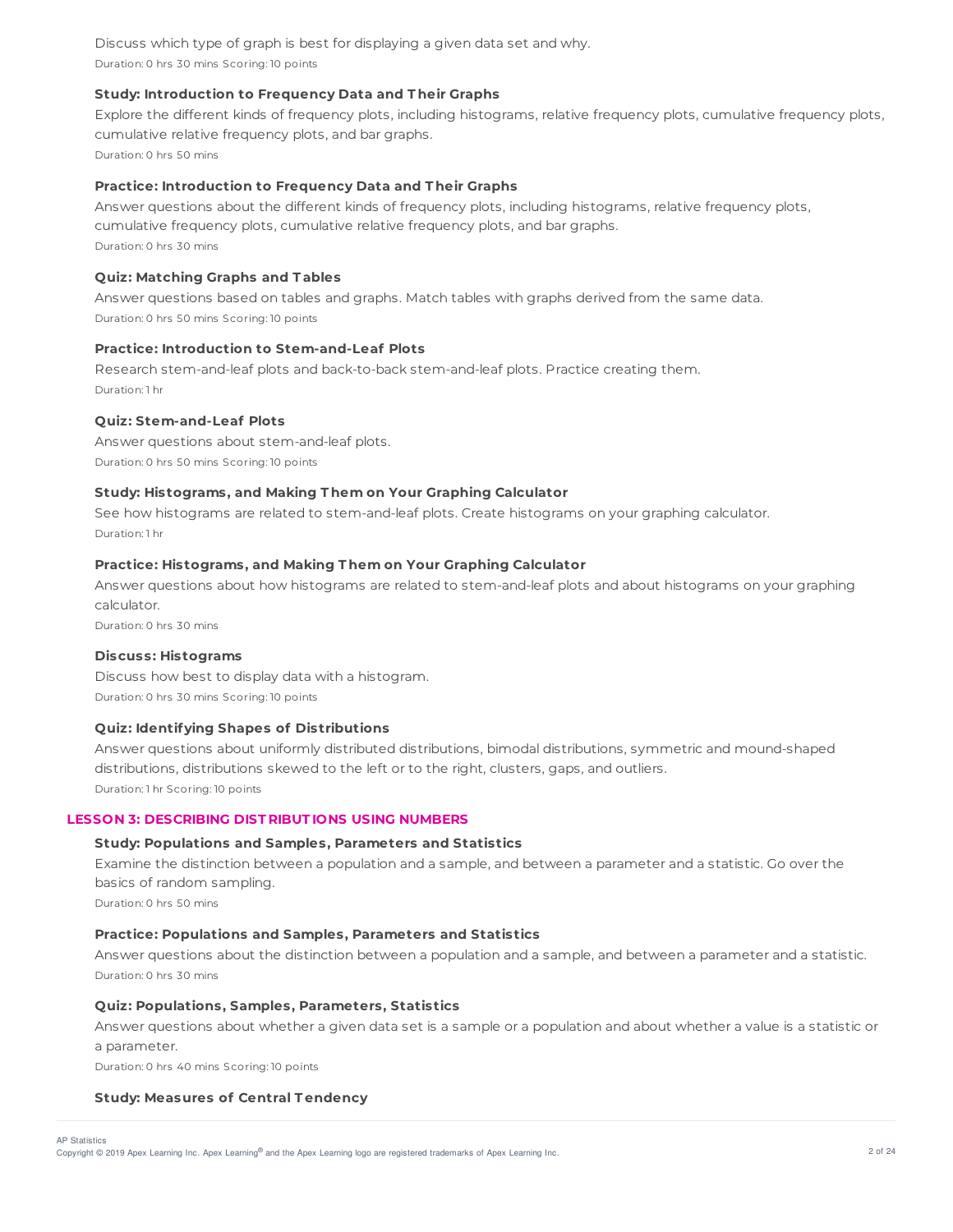See how to calculate the three measures of center (the mean, the median, and the mode). Explore the strengths and weaknesses of each.

Duration: 0 hrs 50 mins

## **Practice: Measures of Central T endency**

Answer questions about how to calculate the three measures of center (the mean, the median, and the mode). Answer questions about the strengths and weaknesses of each. Duration: 0 hrs 30 mins

**Practice: Differences Between Mean and Median**

Calculate means and medians for different distributions (some with outliers), and answer questions about the differences between them. Duration: 1 hr 30 mins Scoring: 25 points

**Study: Measuring Variation**

Explore a technique for measuring variation: the standard deviation. Go over the distinction between the population standard deviation and the sample standard deviation. Duration: 0 hrs 50 mins

## **Practice: Measuring Variation**

Answer questions about a technique for measuring variation: the standard deviation, and the distinction between the population standard deviation and the sample standard deviation.

Duration: 0 hrs 30 mins

## **Practice: Standard Deviation and Variance**

Calculate standard deviations and variances. Duration: 1 hr 30 mins Scoring: 25 points

## **LESSON 4: FIVE-NUMBER SUMMARIES**

### **Study: Box-and-Whisker Plots and the Five-Number Summary**

Go over box-and-whisker plots and the five-number summary (minimum, QI, median, Q3, and maximum). Learn the definition of outlier.

Duration: 0 hrs 50 mins

## **Practice: Box-and-Whisker Plots and the Five-Number Summary**

Answer questions about box-and-whisker plots and the five-number summary (minimum, Q1, median, Q3, and maximum). Learn the definition of *outlier*.

Duration: 0 hrs 30 mins

## **Quiz: Box-and-Whisker Plots and the Five-Number Summary**

Construct box-and-whisker plots and modified box-and-whisker plots. Answer questions about the minimum, Q1, median, Q3, maximum, and outliers.

Duration: 0 hrs 50 mins Scoring: 10 points

## **Practice: Box-and-Whisker Plots and Modified Box-and-Whisker Plots for the Graphing Calculator**

See how to create a standard and modified box-and-whisker plots on a graphing calculator and interpret the results. Duration: 0 hrs 30 mins

### **Practice: Working With Box-and-Whisker Plots**

Create multiple box-and-whisker plots on your graphing calculator. Compare and contrast the distributions based on these plots.

Duration: 1 hr 30 mins Scoring: 25 points

### **Discuss: Five-Number Summaries on MINIT AB**

Discuss distributions illuminated by related box-and-whisker plots and their MINITAB output. Learn how to read MINITAB output for five-number summaries and box-and-whisker plots. Duration: 0 hrs 30 mins Scoring: 10 points

## **LESSON 5: MORE ON DESCRIBING DIST RIBUT IONS**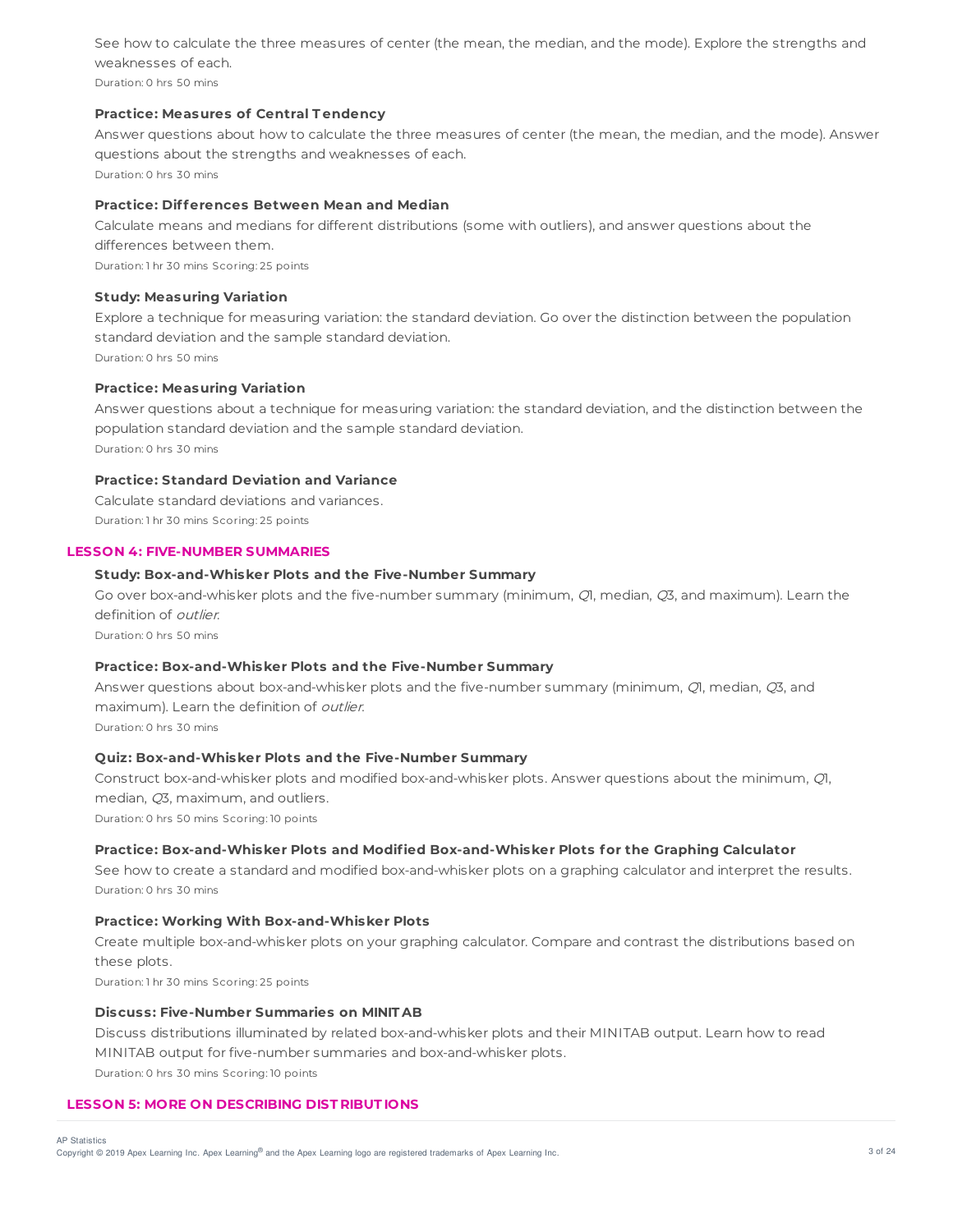## **Practice: Averages in Skewed Data**

Graph skewed data on the TI-83 and calculate the mean and median. Repeat with a skewed left distribution. Duration: 0 hrs 30 mins

### **Quiz: Estimating Distribution Shape, Using Measures of Central T endency**

Answer questions about how a sample can be used to estimate the shape of the distribution. See how to decide which measures of central tendency and variation are most appropriate to use with differently shaped distributions. Duration: 1 hr Scoring: 10 points

## **Practice: Changes in Units of Measurement**

Explore changes in measures of center and spread resulting from changes in unit (using conversions between Celsius and Fahrenheit).

Duration: 0 hrs 30 mins

## **Practice: Distributions of Data**

Bring together terms and symbols for characterizing a distribution, write about characteristics of different distributions in these terms, and offer theories about why the distributions are shaped as they are. Duration: 2 hrs Scoring: 25 points

#### **Quiz: Important Concepts From T his Unit**

Answer questions to clarify your knowledge of some important concepts in statistics. Duration: 1 hr Scoring: 15 points

## **LESSON 6: WRAP-UP**

#### **Discuss: What Is Interesting? What Is Confusing?**

Discuss basic statistics, graphs, five-number summaries, distributions, and any concepts about which you are unclear. Duration: 0 hrs 30 mins Scoring: 10 points

#### **Review: Describing Data**

Review your studies of basic statistics, graphs, five-number summaries, and distributions. Duration: 3 hrs 30 mins

#### **T est (CS): Describing Data**

Take a test about the basics of statistics. Duration: 0 hrs 20 mins Scoring: 48 points

## **T est (T S): Describing Data**

Take a test about the basics of statistics. Duration: 0 hrs 30 mins Scoring: 52 points

## **UNIT 2: THE NORMAL DISTRIBUTION**

### **LESSON 1: INT RODUCT ION T O T HE NORMAL DIST RIBUT ION**

#### **Discuss: Performance Comparisons**

Discuss performance comparisons between two unrelated distributions, such as scoring averages in baseball and basketball. Show distributions for scoring averages in two sports. Duration: 0 hrs 30 mins Scoring: 10 points

#### **Study: T he Normal Curve**

Explore the characteristics and uses of one of the most important distributions in statistics: the bell-shaped (or normal) distribution.

Duration: 0 hrs 50 mins

#### **Practice: T he Normal Curve**

Answer questions about the characteristics and uses of one of the most important distributions in statistics: the bellshaped (or normal) distribution.

Duration: 0 hrs 30 mins

#### **Practice: Properties of Normal Distributions**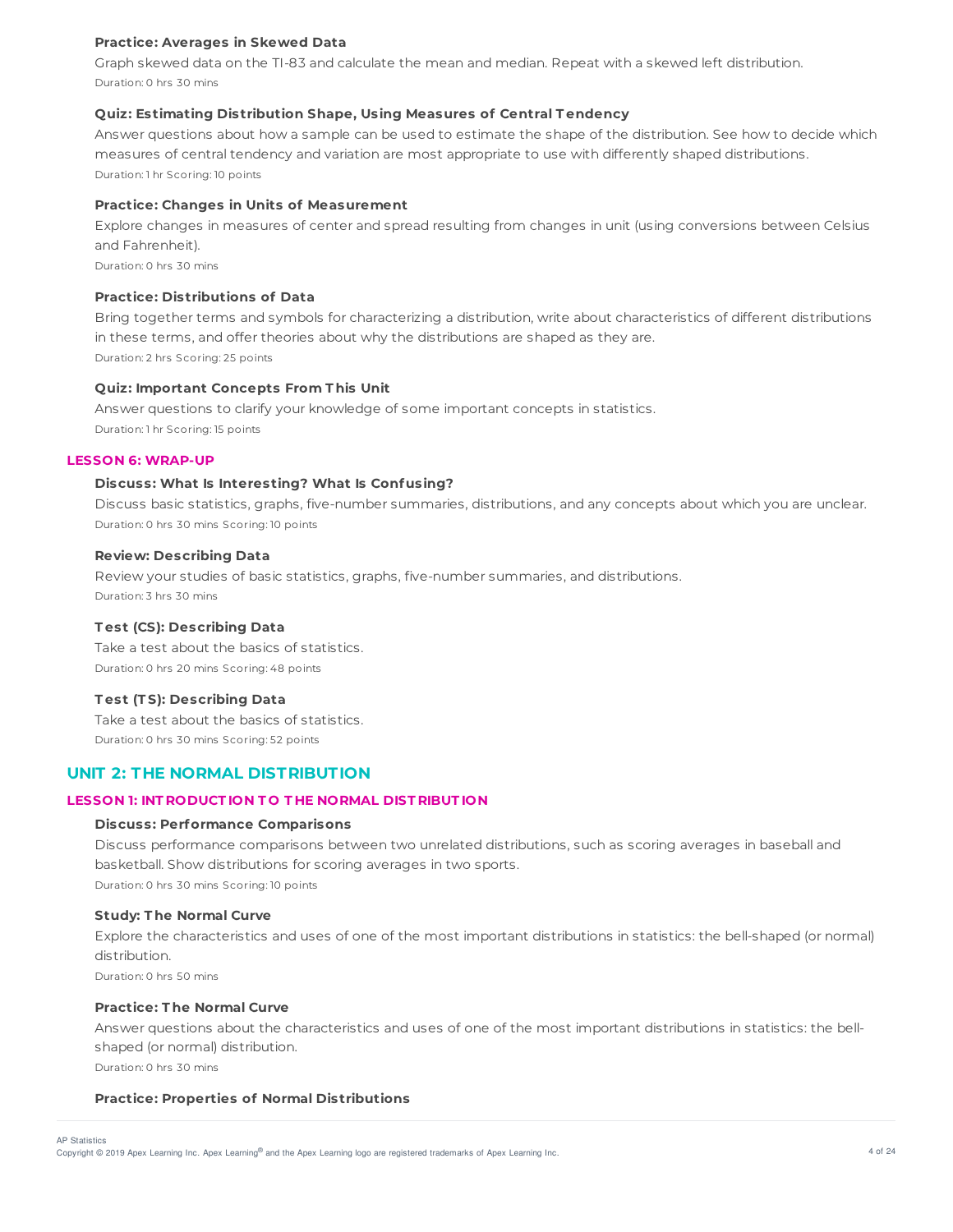Manipulate graphs of normal curves and explore their properties. Change means and standard deviations to see the effect on the shape of the curve. Think of areas under the curve as proportions, relative frequencies, and probabilities. Duration: 1 hr

### **Practice: RandNorm() on a Graphing Calculator**

Use the RandNorm function on a graphing calculator to draw a sample. Store the data in a list, then create a histogram from the data and discuss whether the data appears "normal." Duration: 0 hrs 30 mins

## **LESSON 2: ST ANDARDIZED SCORES**

## **Study: Raw and Standardized Scores**

Explore the standard normal distribution. See how to find areas in a normal distribution and in a standard normal distribution.

Duration: 0 hrs 50 mins

## **Practice: Raw and Standardized Scores**

Answer questions about the standard normal distribution. See how to find areas in a normal distribution and in a standard normal distribution. Duration: 0 hrs 30 mins

## **Practice: x-Values and z-Scores**

Manipulate graphs of normal curves to find areas, proportions, and probabilities. Duration: 1 hr

#### **Practice: Using a Normal Curve T able**

Translate raw scores to percentiles and areas (and vice versa) using a normal distribution table. Duration: 0 hrs 50 mins

## **Quiz: x-Values, z-Scores, and Areas on the Calculator**

Answer questions that require you to convert normal distribution scores using your graphing calculator. Duration: 0 hrs 50 mins Scoring: 10 points

## **LESSON 3: DET ERMINING IF A DAT A SET IS NORMAL**

### **Study: Checking a Data Set for Normalcy**

See how to check for normalcy using either the empirical rule or a normal quantile plot. Also, see how to use a graphing calculator to make a quantile plot. Duration: 0 hrs 50 mins

## **Practice: Checking a Data Set for Normalcy**

Answer questions about how to check for normalcy using either the empirical rule or a normal quantile plot. Also, see how to use a graphing calculator to make a quantile plot. Duration: 0 hrs 30 mins

## **Quiz: Empirical Rule and Quantile Plots**

Answer questions about testing a data set for normalcy using the empirical rule and normal quantile plots. Duration: 1 hr Scoring: 15 points

#### **Practice: Checking for Normalcy**

Use the empirical rule to determine if a given data set is normal. Use a graphing calculator to do a normal quantile plot, and decide if it is close to a normal distribution.

Duration: 1 hr Scoring: 25 points

#### **Quiz: Aspects of the Normal Distribution**

Answer questions about terms and properties associated with the normal distribution. Duration: 0 hrs 50 mins Scoring: 20 points

### **LESSON 4: WRAP-UP**

#### **Discuss: What Is Interesting? What Is Confusing?**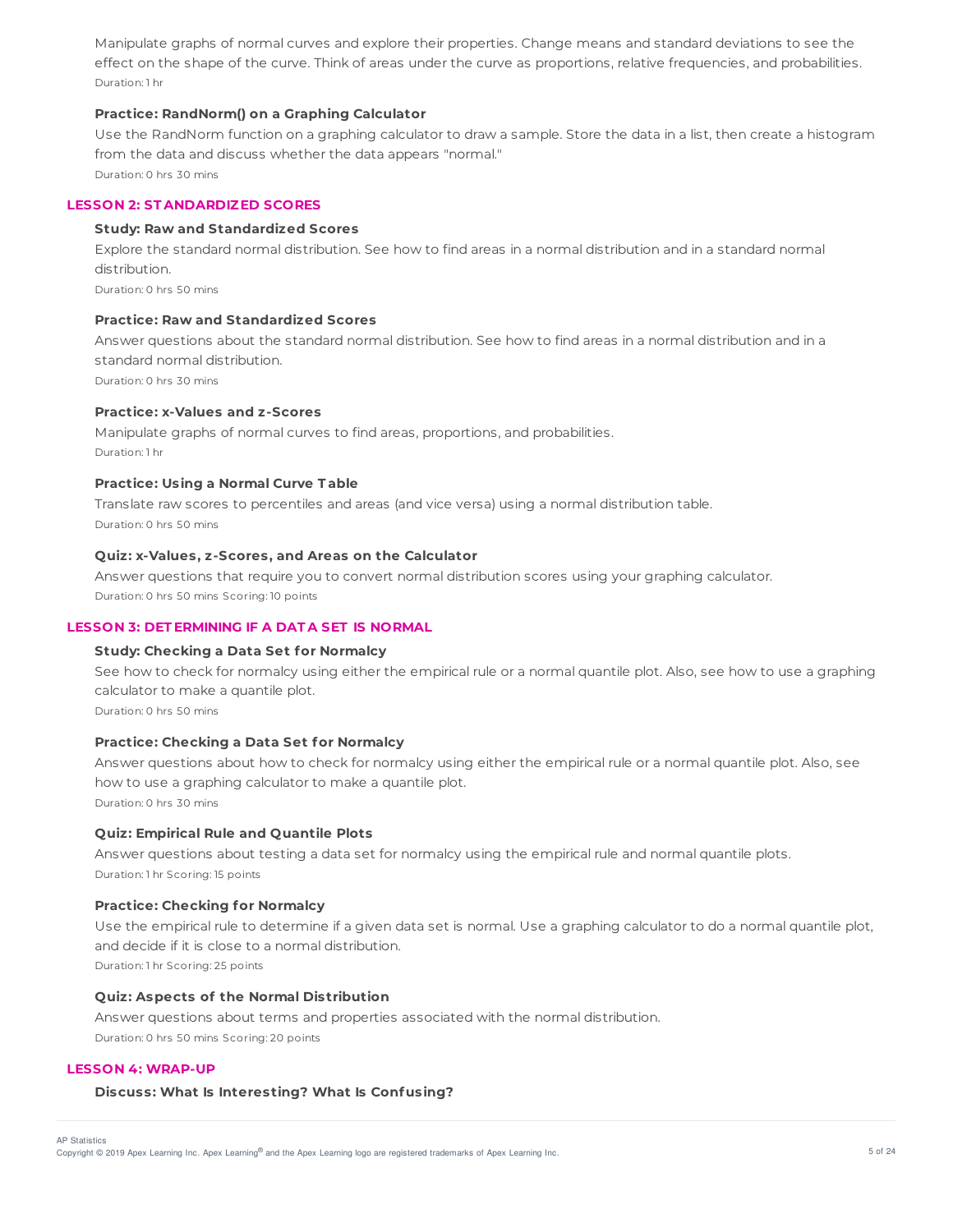Discuss the normal distribution, and any concepts about which you are unclear. Duration: 0 hrs 30 mins Scoring: 10 points

### **Review: T he Normal Distribution**

Review your studies of the normal distribution. Duration: 3 hrs 30 mins

### **T est (CS): T he Normal Distribution**

Take a test about the normal distribution. Duration: 0 hrs 20 mins Scoring: 48 points

### **T est (T S): T he Normal Distribution**

Take a test about the normal distribution. Duration: 0 hrs 30 mins Scoring: 52 points

## **UNIT 3: BIVARIATE DATA**

## **LESSON 1: INT RODUCT ION T O BIVARIAT E DAT A**

## **Discuss: Shoe Size vs. Height**

Using data provided, plot shoe size and height to see if there's a pattern. Discuss your findings. Duration: 0 hrs 30 mins Scoring: 10 points

# **Practice: Scatterplots and Bivariate Data**

Go over the distinction between categorical and quantitative variables. Create scatterplots and explore the distinction between the explanatory variable and the response variable. Duration: 0 hrs 30 mins

## **LESSON 2: T HE LEAST -SQUARES REGRESSION LINE**

#### **Study: Least-Squares Regression Line**

Explore the least-squares regression line (a model for data that may be linearly associated). Duration: 0 hrs 50 mins

#### **Practice: Least-Squares Regression Line**

Answer questions about the least-squares regression line (a model for data that may be linearly associated). Duration: 0 hrs 30 mins

## **Practice: Exploring LSR With a Graphing Calculator**

Use a graphing calculator to explore the meaning of the least-squares regression and find lines of best fit. Learn about residuals and how to calculate them on your graphing calculator. Duration: 0 hrs 50 mins

#### **Study: Residuals**

Explore residuals in linear regression and see how to compute them with a graphing calculator. Duration: 0 hrs 50 mins

#### **Practice: Residuals**

Answer questions about residuals in linear regression and see how to compute them with a graphing calculator. Duration: 0 hrs 30 mins

### **Practice: Linear Regression Lines**

Given bivariate data, produce a scatterplot and produce a linear regression line and its residual plot by using a graphing calculator. Explain why a line is or is not a good model for the given data. Duration: 0 hrs 50 mins Scoring: 25 points

## **LESSON 3: T HE CORRELAT ION COEFFICIENT**

### **Study: Pearson: Correlation Coefficient**

Explore Pearson's correlation coefficient. See what scatterplots look like for various r's, and see how to obtain ron a graphing calculator. Examine the relationship between <sup>r</sup> and the slope of the regression line. Duration: 0 hrs 50 mins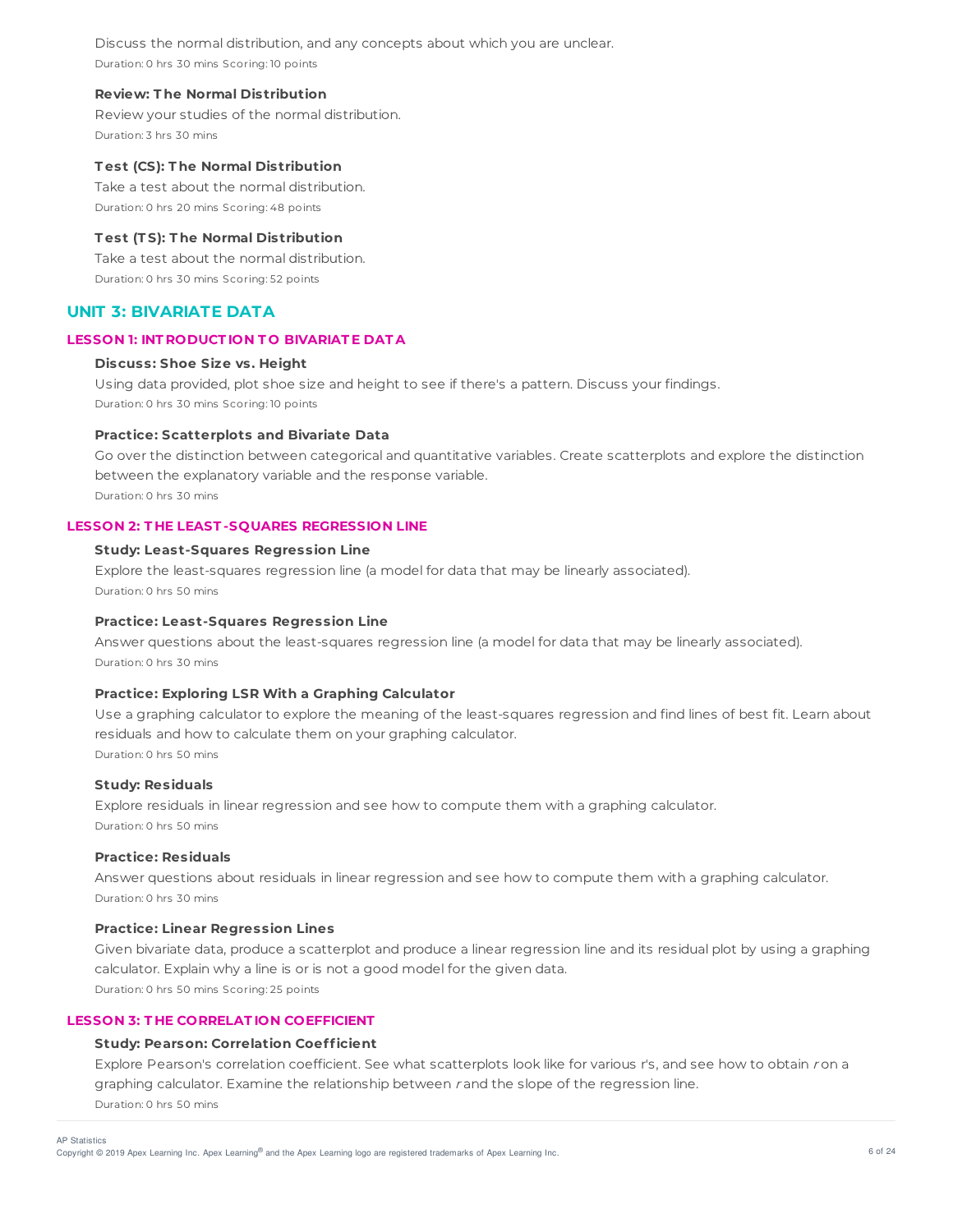## **Practice: Pearson: Correlation Coefficient**

Answer questions about Pearson's correlation coefficient. See what scatterplots look like for various r's, and see how to obtain r on a graphing calculator. Examine the relationship between r and the slope of the regression line. Duration: 0 hrs 30 mins

## **Discuss: Exploring Correlation Coefficient: r**

Use your graphing calculator to explore correlation coefficients for different distributions. Move, create, and delete points to see the effects on Pearson's r. Discuss your findings.

Duration: 0 hrs 30 mins Scoring: 10 points

### **Practice: r on Your Graphing Calculator**

Given some bivariate real-world data, use your graphing calculator's STAT functions to find the linear regression line and the correlation coefficient  $r$ .

Duration: 0 hrs 30 mins

### **Study: T he Meaning of r-Squared**

Explore r-squared (also called the coefficient of determination), which gives the proportion of the variation in a response variable that is explained by the explanatory variable.

Duration: 0 hrs 50 mins

## **Practice: T he Meaning of r-Squared**

Answer questions about r-squared (also called the coefficient of determination), which gives the proportion of the variation in a response variable that is explained by the explanatory variable. Duration: 0 hrs 30 mins

### **Practice: Finding and Interpreting r and r-Squared**

Given some real-world bivariate data, use your graphing calculator's STAT functions to find the linear regression line, r, and r-squared. Explain the meaning of r, -squared, and the slope of the regression line in the context of each problem. Duration: 1 hr

## **Study: Uses of the Regression Line**

Explore correlation, residual plots, and linear regression predictions. Examine the distinction between interpolation and extrapolation.

Duration: 0 hrs 50 mins

## **Practice: Uses of the Regression Line**

Answer questions about correlation, residual plots, and linear regression predictions. Examine the distinction between interpolation and extrapolation.

Duration: 0 hrs 30 mins

## **Practice: Relation of Shoe Size to Height**

Determine whether the correlation is strong for a data set. Calculate the r and find the linear regression line-Determine whether there is evidence that the variables are related. Duration: 0 hrs 30 mins

## **Practice: Regression Lines and Bivariate Statistics**

Given real-world bivariate data, use your graphing calculator's STAT functions to find the linear regression line and its slope. Explain and interpret the meaning of the slope (the regression coefficient). Explain the meaning of rand rsquared.

Duration: 2 hrs Scoring: 25 points

#### **Study: How to Read MINIT AB Output**

See how to read MINITAB output for scatterplots, linear regression lines, correlation coefficients and r-squared, residual plots, and other bivariate statistics.

Duration: 0 hrs 50 mins

AP Statistics

### **Practice: How to Read MINIT AB Output**

Answer questions about how to read MINITAB output for scatterplots, linear regression lines, correlation coefficients and r-squared, residual plots, and other bivariate statistics.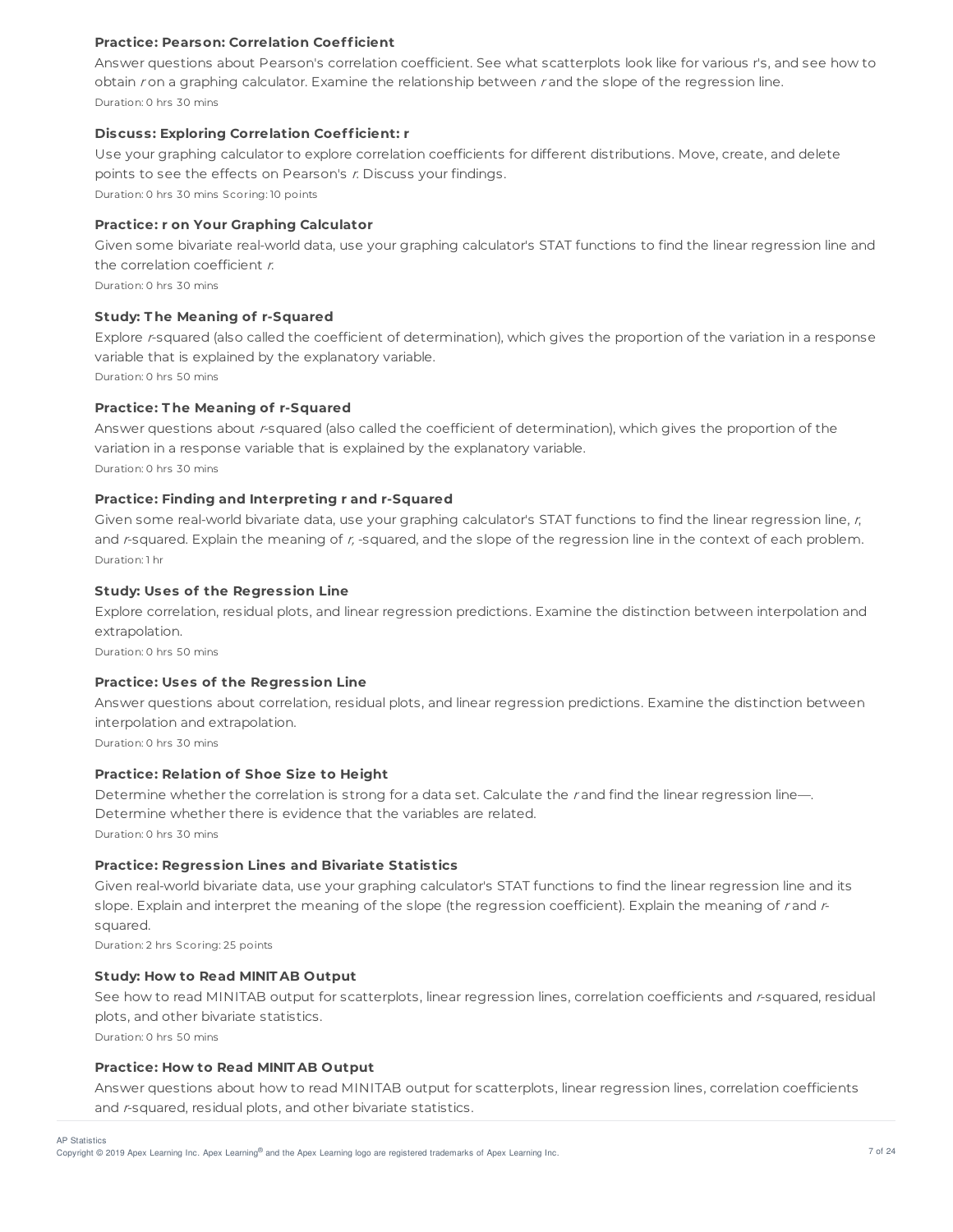### **Discuss: Correlation vs. Causation**

Consider bivariate data sets (along with stories about how the data sets were gathered) and discuss whether the data sets may or may not show a cause-and-effect relationship. Duration: 0 hrs 30 mins Scoring: 10 points

### **LESSON 4: INFLUENT IAL POINT S AND OUT LIERS**

### **Study: Influential Points and Outliers**

Explore the effects of outliers and influential points on a linear regression. Duration: 0 hrs 50 mins

## **Practice: Influential Points and Outliers**

Answer questions about the effects of outliers and influential points on a linear regression. Duration: 0 hrs 30 mins

## **Practice: Bivariate Statistics and Outliers**

Use your graphing calculator to explore the effects of outliers on the least-squares line regression and on the correlation coefficient. Then use your graphing calculator to explore a set of bivariate data. Duration: 1 hr

## **Quiz: Aspects of Linear Regression**

Answer questions about scatterplots, variables, linear regression, residuals, <sup>r</sup>, <sup>r</sup>-squared, outliers, influential points, interpolation, and extrapolation. Duration: 0 hrs 50 mins Scoring: 15 points

### **LESSON 5: T RANSFORMAT IONS T O ACHIEVE LINEARIT Y**

### **Study: T ransformations to Achieve Linearity**

Explore data sets that are not linearly associated, and see how to transform the data in such sets to achieve linear association.

Duration: 0 hrs 50 mins

## **Practice: T ransformations to Achieve Linearity**

Answer questions about data sets that are not linearly associated, and see how to transform the data in such sets to achieve linear association.

Duration: 0 hrs 30 mins

### **Practice: T ransformations to Achieve Linearity**

Use the graphing calculator's STAT functions to practice the methods to straighten exponential, power, and logarithmic associations.

Duration: 1 hr 30 mins Scoring: 25 points

### **Practice: Straightening Relationships**

Practice regression techniques. Duration: 1 hr

### **LESSON 6: CAT EGORICAL BIVARIAT E DAT A: TWO-WAY T ABLES**

### **Discuss: Comparing Groups in a T able**

Discuss questions such as the following: Does a sports team perform better at home or away? Is there a relationship between education and military service?

Duration: 0 hrs 30 mins Scoring: 10 points

#### **Study: How to Interpret a T wo-Way T able**

Examine marginal frequencies, row and column percents, and conditional distributions. Duration: 0 hrs 50 mins

## **Practice: How to Interpret a T wo-Way T able**

Answer questions about marginal frequencies, row and column percents, and conditional distributions. Duration: 0 hrs 30 mins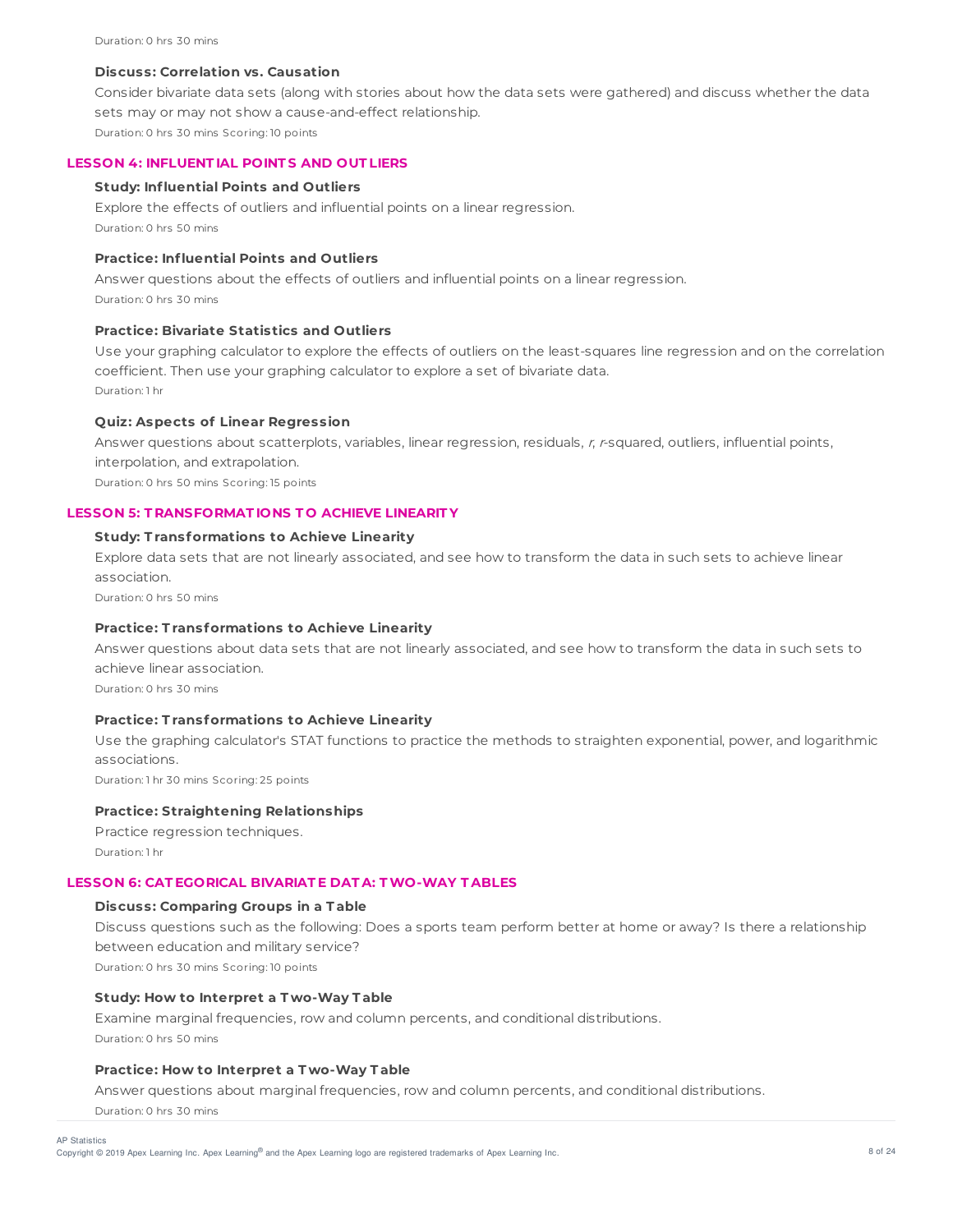### **Practice: Creating T wo-Way T ables**

Use a data set to create a two-way table with row and column percents. Create joint frequencies and marginal frequencies and answer questions about the conclusions you can draw. Duration: 1 hr

#### **Discuss: A Paradox**

Discuss how strange things can happen when data or statistics are combined. Duration: 0 hrs 30 mins Scoring: 10 points

## **Quiz: Simpson: Paradox and Confounding**

Answer questions about Simpson's paradox. Duration: 0 hrs 50 mins Scoring: 10 points

### **LESSON 7: WRAP-UP**

### **Discuss: What Is Interesting? What Is Confusing?**

Discuss bivariate data, the least-squares regression line, the correlation coefficient, influential points and outliers, categorical bivariate data, two-way tables, and any concepts about which you are unclear. Duration: 0 hrs 30 mins Scoring: 10 points

#### **Review: Bivariate Data: Regression Analysis and T wo-Way T ables**

Review your studies of bivariate data. Duration: 3 hrs 30 mins

## **T est (CS): Bivariate Data**

Take a test about bivariate data. Duration: 0 hrs 20 mins Scoring: 48 points

#### **T est (T S): Bivariate Data**

Take a test about bivariate data. Duration: 0 hrs 30 mins Scoring: 52 points

## **UNIT 4: PLANNING A STUDY**

### **LESSON 1: MET HODS OF DAT A COLLECT ION--EXPERIMENT S AND ST UDIES**

### **Study: Vocabulary of Data Collection**

Explore data-collection terms and concepts such as sample, census, anecdotal evidence, available data, design for producing data, and observational study vs. experiment. Duration: 0 hrs 50 mins

# **Practice: Vocabulary of Data Collection**

Explore data-collection terms and concepts such as sample, census, anecdotal evidence, available data, design for producing data, and observational study vs. experiment.

Duration: 0 hrs 30 mins

## **Quiz: Data Collection**

Answer questions about methods of data collection and state whether they will yield valid results. Differentiate between an observational study and an experiment.

Duration: 1 hr Scoring: 10 points

### **Study: Vocabulary of Experiments and Surveys**

Explore experiment terminology and the three principles of experimental design. Duration: 0 hrs 50 mins

#### **Practice: Vocabulary of Experiments and Surveys**

Explore experiment terminology and the three principles of experimental design. Duration: 0 hrs 30 mins

### **Practice: Aspects of Experiments**

Given an experimental design, identify terms associated with experiments. Identify elements of effective and flawed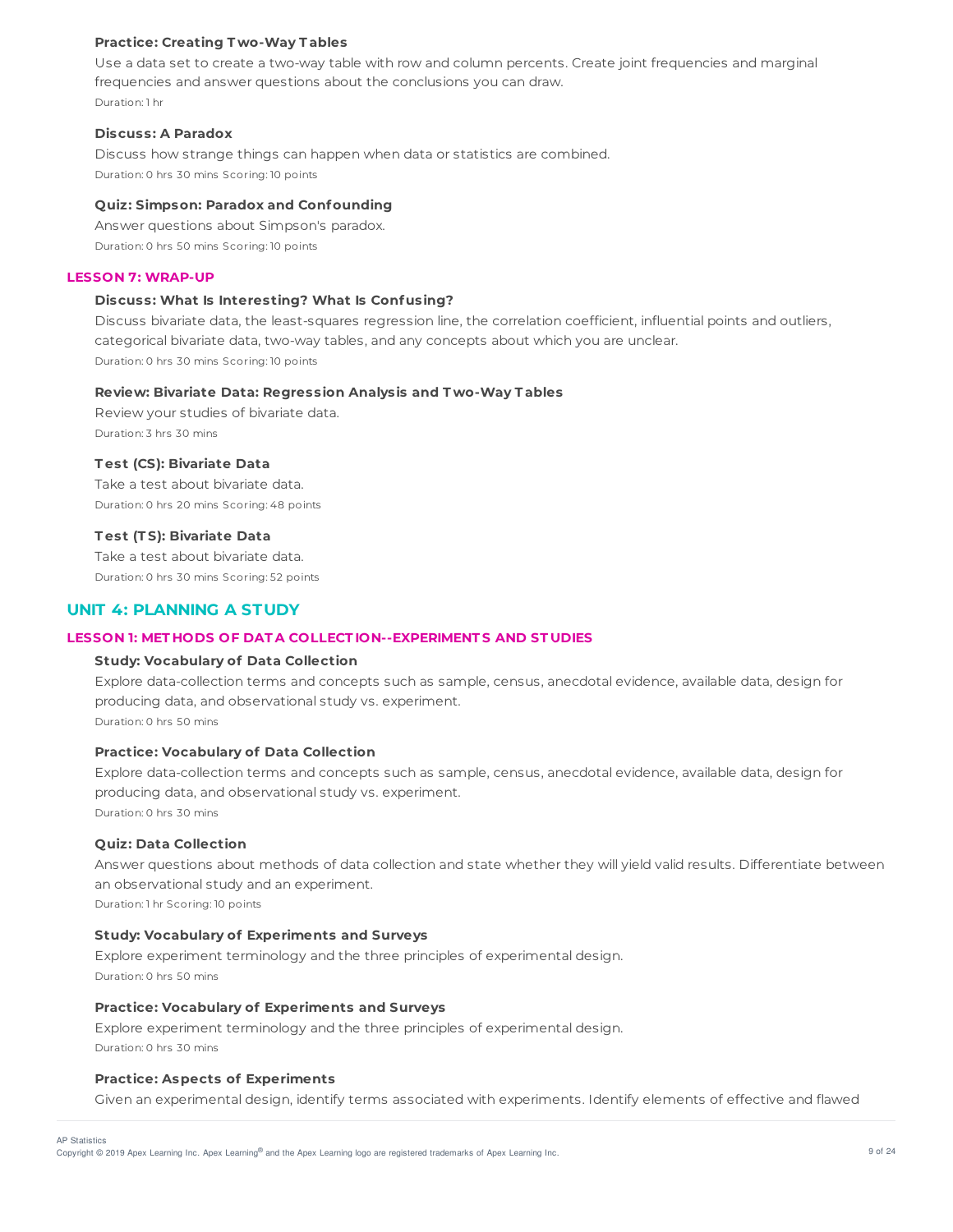design. Duration: 0 hrs 50 mins

### **Quiz: Designs for Experiments**

Answer questions about completely randomized design vs. randomized match-paired design vs. randomized block design. Duration: 1 hr 30 mins Scoring: 10 points

### **Practice: Choosing the Design of an Experiment**

Design an experiment to test a given researchable issue. Duration: 1 hr 30 mins Scoring: 25 points

## **LESSON 2: MET HODS OF DAT A COLLECT ION--SURVEYS**

## **Study: T ypes of Samples for Surveys**

Explore the types of samples for surveys, including: simple random sample, census, stratified random sample, convenience sample, systematic sample and cluster sample, representative sample as opposed to a random sample, and self-selected sample.

Duration: 0 hrs 50 mins

## **Practice: T ypes of Samples for Surveys**

Explore the types of samples for surveys, including: simple random sample, census, stratified random sample, convenience sample, systematic sample and cluster sample, representative sample as opposed to a random sample, and self-selected sample.

Duration: 0 hrs 30 mins

## **Practice: Generating Random Samples**

Using the random number generator on a graphing calculator, randomly allocate subjects to two or more groups, so that the groups have equal size or their placement is independent. Duration: 0 hrs 50 mins

## **Study: Bias in Surveys/T ransition to Inference**

Explore the types of bias in surveys, including the following: under-coverage, non-response, response bias, voluntary response, wording of a question, order of questions, and sampling bias. Duration: 1 hr

## **Practice: Bias in Surveys/T ransition to Inference**

Explore the types of bias in surveys, including the following: under-coverage, non-response, response bias, voluntary response, wording of a question, order of questions, and sampling bias. Duration: 0 hrs 30 mins

## **Quiz: Factors Causing Bias**

Answer questions about the various causes of bias in observational studies and experiments. Duration: 1 hr Scoring: 10 points

#### **Quiz: Aspects of Studies**

Answer questions about terms related to experimental and observational studies. Duration: 1 hr Scoring: 10 points

### **LESSON 3: WRAP-UP**

## **Discuss: What Is Interesting? What Is Confusing?**

Discuss methods of data collection, including experiments, studies, and surveys, and any concepts about which you are unclear.

Duration: 0 hrs 30 mins Scoring: 10 points

## **Review: Planning a Study**

Review your studies of methods of data collection. Duration: 3 hrs 30 mins

## **T est (CS): Planning a Study**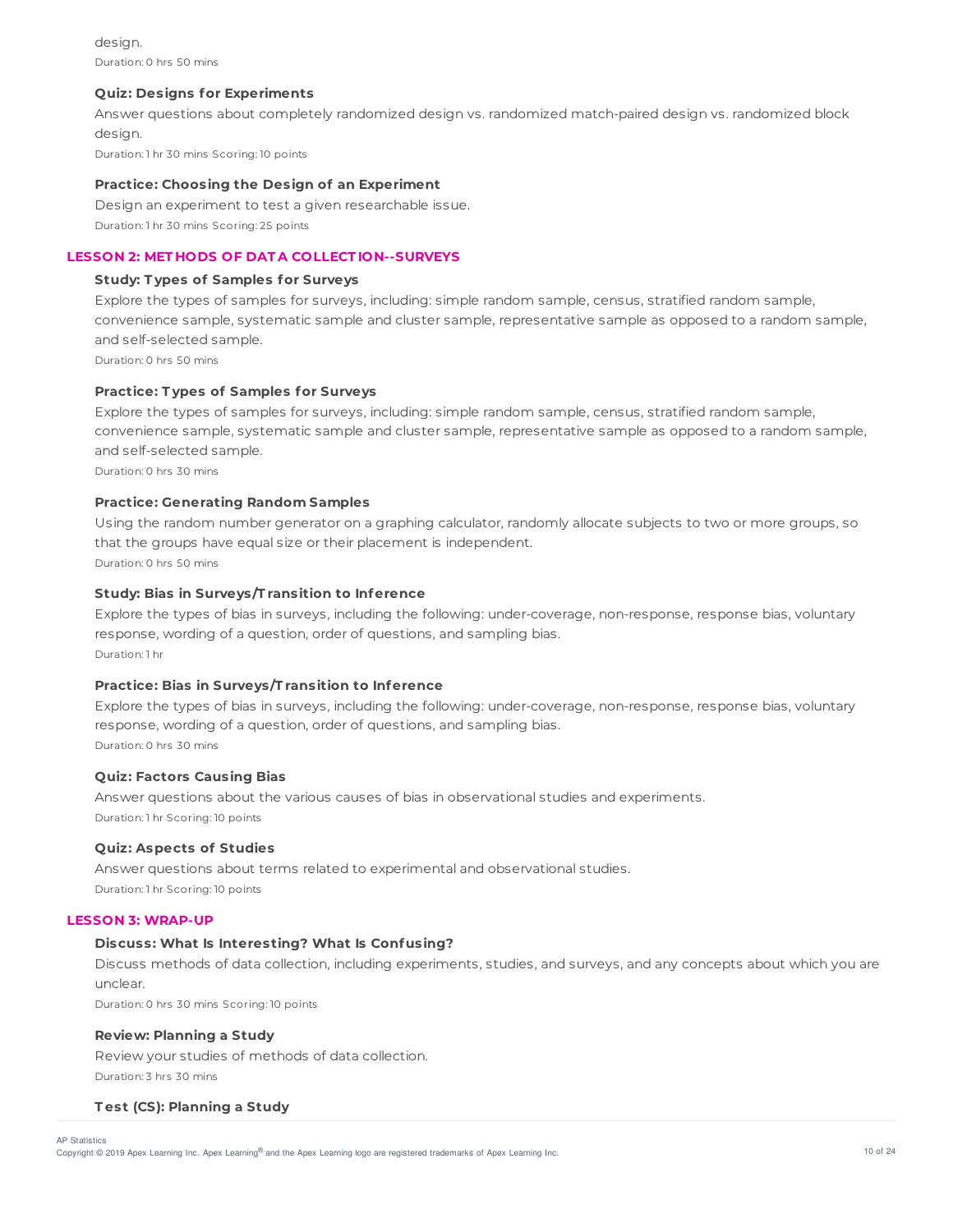Take a test about methods of data collection. Duration: 0 hrs 20 mins Scoring: 48 points

#### **T est (T S): Planning a Study**

Take a test about methods of data collection. Duration: 0 hrs 30 mins Scoring: 52 points

## **UNIT 5: PROBABILITY**

### **LESSON 1: WHAT IS PROBABILIT Y?**

## **Study: Range of Probabilities**

See that the range of probabilities is between 0 and 1, and that probabilities can be estimated from past events, from the theoretical definition of probability (equally likely outcomes), or from an intuition based on previous experience. Duration: 0 hrs 50 mins

### **Practice: Range of Probabilities**

See that the range of probabilities is between 0 and 1, and that probabilities can be estimated from past events, from the theoretical definition of probability (equally likely outcomes), or from an intuition based on previous experience. Duration: 0 hrs 30 mins

### **Discuss: What Do You Mean by T hat?**

Discuss which words denote what probabilities. Associate words like might, maybe, certain, probably, possibly, unlikely, and very likely with a single probability or a range of probabilities from 0 to 1. Duration: 0 hrs 30 mins Scoring: 10 points

#### **Practice: What Is Probability?**

Consider probability in terms of relative frequencies. Look at examples and answer questions. Duration: 0 hrs 30 mins

### **Quiz: Calculating Probabilities**

Answer questions that require you to calculate probabilities from a given data set. Duration: 0 hrs 50 mins Scoring: 10 points

### **LESSON 2: INT RODUCT ION T O T HE BASIC RULES OF PROBABILIT Y**

## **Study: Concepts of Probability**

Explore basic concepts of probability, such as sample space, outcome, and event. Duration: 0 hrs 50 mins

#### **Practice: Concepts of Probability**

Explore basic concepts of probability, such as sample space, outcome, and event. Duration: 0 hrs 30 mins

### **Quiz: Basic Concepts of Probability**

Answer questions about the basic concepts of probability. Duration: 1 hr Scoring: 10 points

### **Study: T he Rules of Probability and an Introduction to Conditional Probability**

Explore conditional probability, and learn some rules for solving probability problems. Duration: 0 hrs 50 mins

### **Practice: T he Rules of Probability and an Introduction to Conditional Probability**

Explore conditional probability, and learn some rules for solving probability problems. Duration: 0 hrs 30 mins

### **Practice: Using the Rules of Probability**

Apply the rules for calculating conditional probabilities and the probabilities of combined events. Duration: 1 hr 30 mins Scoring: 25 points

## **LESSON 3: MORE ON CONDIT IONAL PROBABILIT IES AND T HE PROBABILIT IES OF COMBINED EVENT S**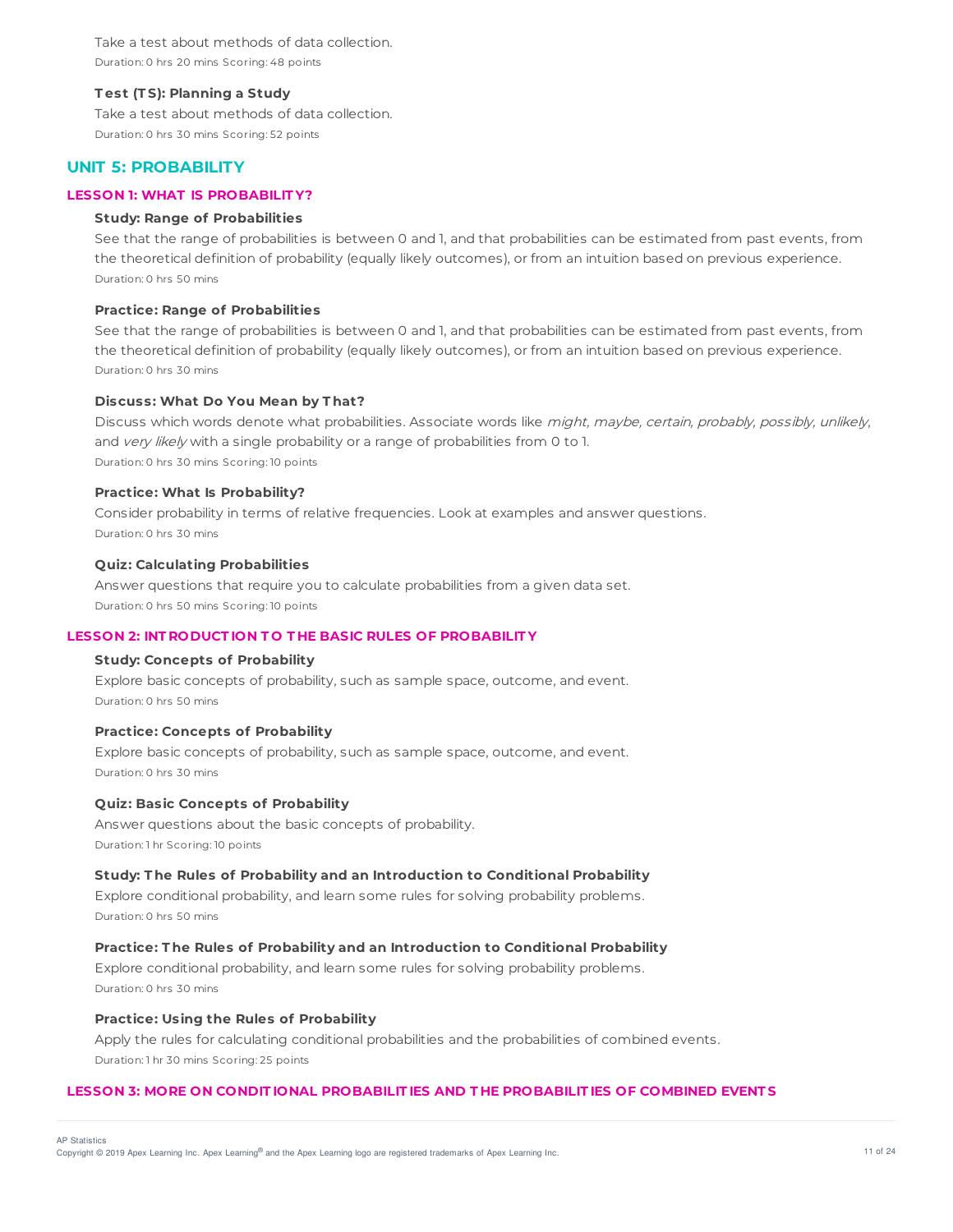## **Practice: Practice With Laws of Probability**

Apply probability laws. Duration: 1 hr

### **Study: Conditional Probabilities and T ree Diagrams**

Explore conditional and combined probability using tree diagrams and two-way tables. Duration: 0 hrs 50 mins

### **Practice: Conditional Probabilities and T ree Diagrams**

Explore conditional and combined probability using tree diagrams and two-way tables. Duration: 0 hrs 30 mins

## **Practice: T ree Diagrams and Probabilities**

Use tree diagrams to find probabilities. Duration: 1 hr

## **Quiz: Calculating Conditional Probabilities Graphically**

Answer questions about conditional probability using tree-diagrams or two-way tables. Duration: 1 hr Scoring: 10 points

#### **LESSON 4: PROBABILIT Y DIST RIBUT IONS**

## **Study: Random Variables: Discrete and Continuous**

Explore random variables. Consider discrete vs. continuous random variables, and see how they're used in probability. Examine probability distributions for random variables, density curves, and see why  $P(x) = 0$  for any individual number. Duration: 0 hrs 50 mins

## **Practice: Random Variables: Discrete and Continuous**

Explore random variables. Consider discrete vs. continuous random variables, and see how they're used in probability. Examine probability distributions for random variables, density curves, and see why  $P(x) = 0$  for any individual number. Duration: 0 hrs 30 mins

## **Practice: Discrete Probability Distributions**

Use your graphing calculator to do virtual random experiments (such as die rolls, coin flips, and candy samples) and see their histograms. Convert probability tables into histograms and vice versa. Create probability histograms from given facts.

Duration: 1 hr

## **Quiz: Aspects of Random Variables**

Answer questions about discrete random variables, continuous random variables, density curves, probability distributions, and probability histograms. Duration: 0 hrs 50 mins Scoring: 15 points

#### **LESSON 5: MEANS AND VARIANCES OF RANDOM VARIABLES**

#### **Discuss: Dice Games**

Given the rules of various dice games, rank them by which you'd prefer to play (from a statistical point of view). Discuss your ranking.

Duration: 0 hrs 30 mins Scoring: 10 points

## **Study: Mean and Variances of Random Variables**

Go over expected value or expectation. Examine the rules for means and the effect of an  $a + bx$ transformation. Look at the rules for variances (and standard deviations). Duration: 0 hrs 50 mins

## **Practice: Mean and Variances of Random Variables**

Go over expected value or expectation. Examine the rules for means and the effect of an  $a + bx$ transformation. Look at the rules for variances (and standard deviations). Duration: 0 hrs 30 mins

#### **Practice: Computing Means and Variances**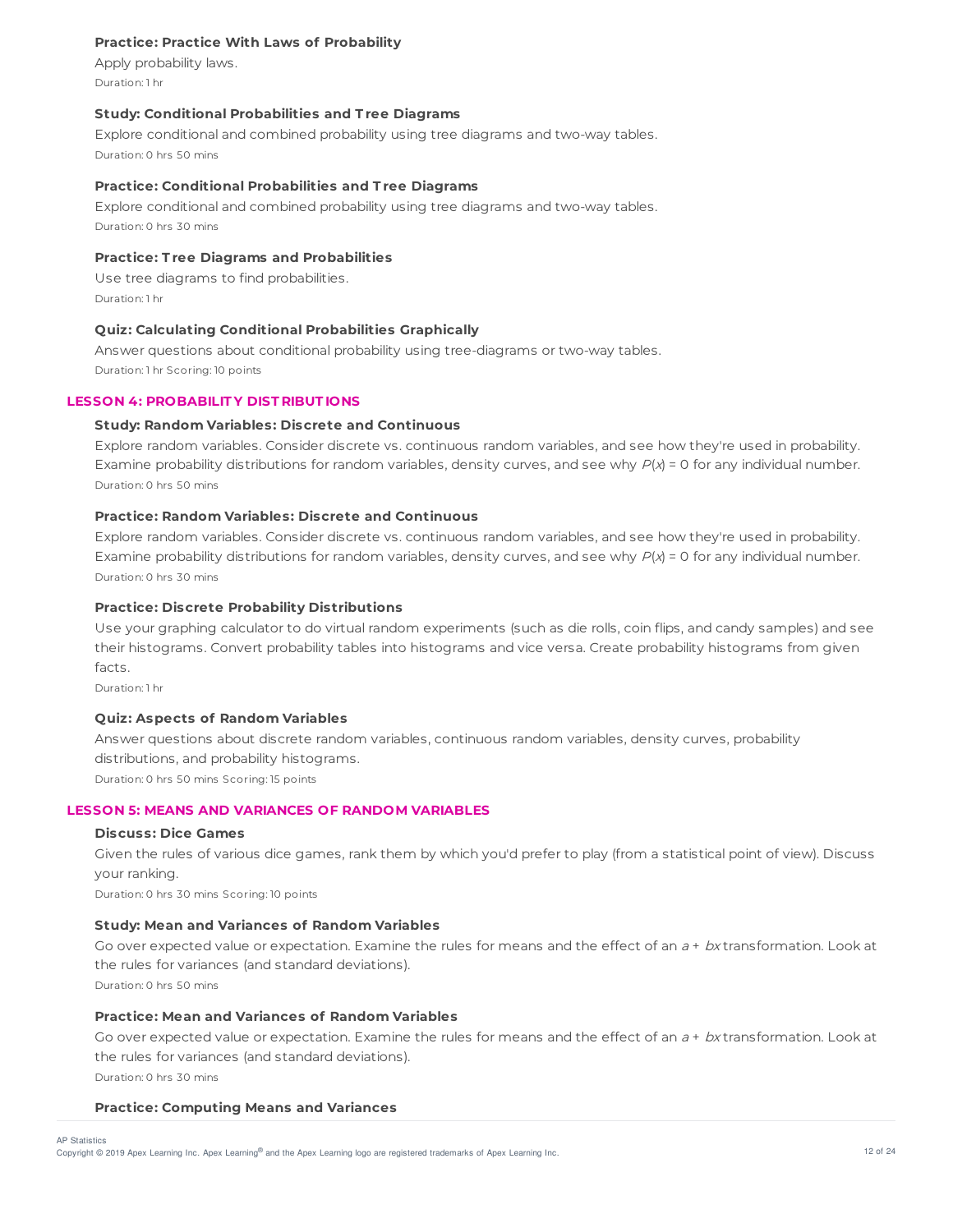Apply your knowledge of how to compute means and variances. Duration: 1 hr Scoring: 25 points

### **Quiz: Games and Real-World Problems**

Answer questions that require you to apply probability rules to problems and games. Duration: 0 hrs 50 mins Scoring: 10 points

#### **LESSON 6: SEMEST ER WRAP-UP**

### **Discuss: What Is Interesting? What Is Confusing?**

Discuss probability, including conditional probabilities, probabilities of combined events, probability distributions, and means and variances of random variables, and any concepts about which you are unsure. Duration: 0 hrs 30 mins Scoring: 10 points

## **Review: Probability Review**

Review your studies of probability. Duration: 3 hrs 30 mins

#### **Review: Semester 1 Review**

Review your studies of basic statistics. Duration: 4 hrs

## **Exam: Semester Exam**

Take a test about basic statistics. Duration: 0 hrs 55 mins Scoring: 100 points

#### **Final Exam: Semester Exam**

Take a test about basic statistics. Duration: 0 hrs 55 mins Scoring: 100 points

## **UNIT 6: BINOMIALS AND DISTRIBUTIONS**

#### **LESSON 1: INT RODUCT ION T O INFERENT IAL ST AT IST ICS**

#### **Study: Introduction to Inferential Statistics**

Explore an overview of intervals, significance, inference and various applications. Duration: 0 hrs 50 mins

### **Practice: Introduction to Inferential Statistics**

Explore an overview of intervals, significance, inference and various applications. Duration: 0 hrs 30 mins

### **Discuss: Uses of Inferential Statistics**

Discuss how and where you've seen inferential statistics used. Duration: 0 hrs 30 mins Scoring: 10 points

### **LESSON 2: BINOMIAL DIST RIBUT IONS**

#### **Study: Binomial Situations (Events)**

Consider the definition of a binomial setting, and use the binomial calculations to solve problems. Examine binomial settings involving at least, at most, and between. Explore your graphing calculator to do binomial problems. Duration: 0 hrs 50 mins

### **Practice: Binomial Situations (Events)**

Consider the definition of a binomial setting, and use the binomial calculations to solve problems. Examine binomial settings involving at least, at most, and between. Explore your graphing calculator to do binomial problems. Duration: 0 hrs 30 mins

## **Quiz: Binomial Settings and Binomial Probabilities**

Solve binomial problems with and without a graphing calculator. Duration: 1 hr Scoring: 10 points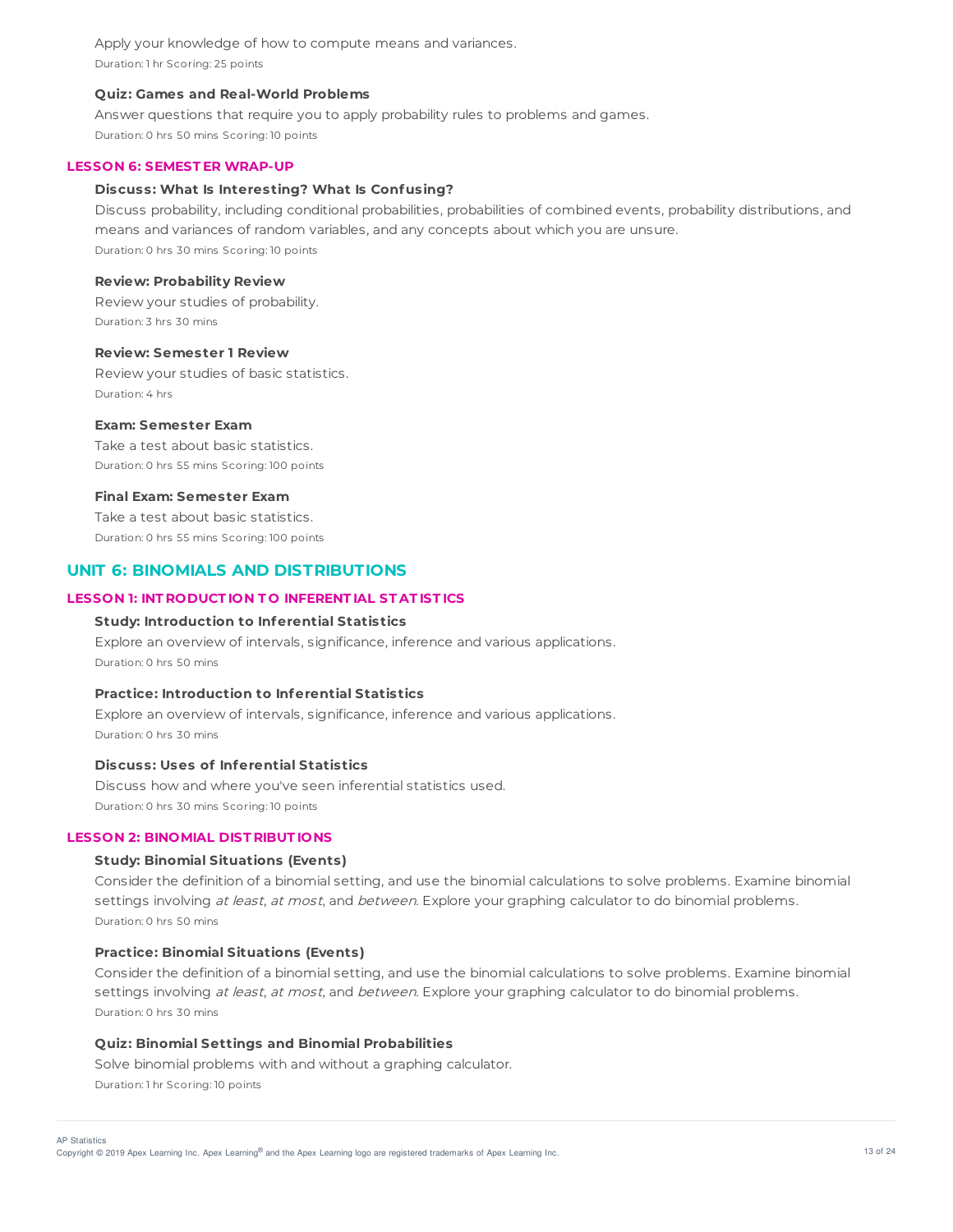## **Study: T he Normal Approximation to the Binomial**

Consider the normal approximation to the binomial distribution. Explore the cumbersome nature of calculating binomial probabilities exactly. Look at continuity correction. Duration: 0 hrs 50 mins

### **Practice: T he Normal Approximation to the Binomial**

Consider the normal approximation to the binomial distribution. Explore the cumbersome nature of calculating binomial probabilities exactly. Look at continuity correction.

Duration: 0 hrs 30 mins

#### **Quiz: Binomial Problems**

Work on binomial problems and consider the criteria for using the normal approximation. Compare answers obtained with the normal approximation to the binomial to those obtained with the exact binomial. Duration: 1 hr Scoring: 10 points

## **Practice: Binomial Problems Using T wo Methods**

Work on binomial, individual, and interval problems using both the normal approximation to the binomial and, on the graphing calculator, the exact binomial.

Duration: 1 hr Scoring: 25 points

## **LESSON 3: GEOMET RIC DIST RIBUT ION**

## **Discuss: When Are You Most Likely to Get Your First Red Candy?**

Discuss average waiting-time problems. Duration: 0 hrs 30 mins Scoring: 10 points

## **Study: Geometric Probability Distributions**

Look at geometric distributions. These are skewed distributions modeling the probability of getting doubles before a certain roll of dice, or the average waiting-time to get a certain answer to a polling question. Duration: 0 hrs 50 mins

#### **Practice: Geometric Probability Distributions**

Look at geometric distributions. These are skewed distributions modeling the probability of getting doubles before a certain roll of dice, or the average waiting-time to get a certain answer to a polling question. Duration: 0 hrs 30 mins

## **Quiz: Geometric Distribution Problems**

Consider geometric distribution problems with and without your graphing calculator. Duration: 1 hr Scoring: 10 points

### **LESSON 4: SAMPLING DIST RIBUT IONS: MEANS AND PROPORT IONS**

### **Discuss: Which Is More Likely?**

Consider the question, "Which is more likely, that the next person you see will be taller than 6' 6 or that the next five people you see will have an average height above 6' 6?" Duration: 0 hrs 30 mins Scoring: 10 points

## **Study: Sampling Distributions and the Central Limit T heorem**

Go over sampling distributions and the sampling distribution of a sample mean. Study the mean and standard deviation of the sampling distribution of the mean. Explore the Central Limit Theorem. Duration: 0 hrs 50 mins

## **Practice: Sampling Distributions and the Central Limit T heorem**

Go over sampling distributions and the sampling distribution of a sample mean. Study the mean and standard deviation of the sampling distribution of the mean. Explore the Central Limit Theorem. Duration: 0 hrs 30 mins

## **Practice: Sampling Distributions**

Practice using the Central Limit Theorem to predict the means, standard deviations, and shapes of sampling distributions.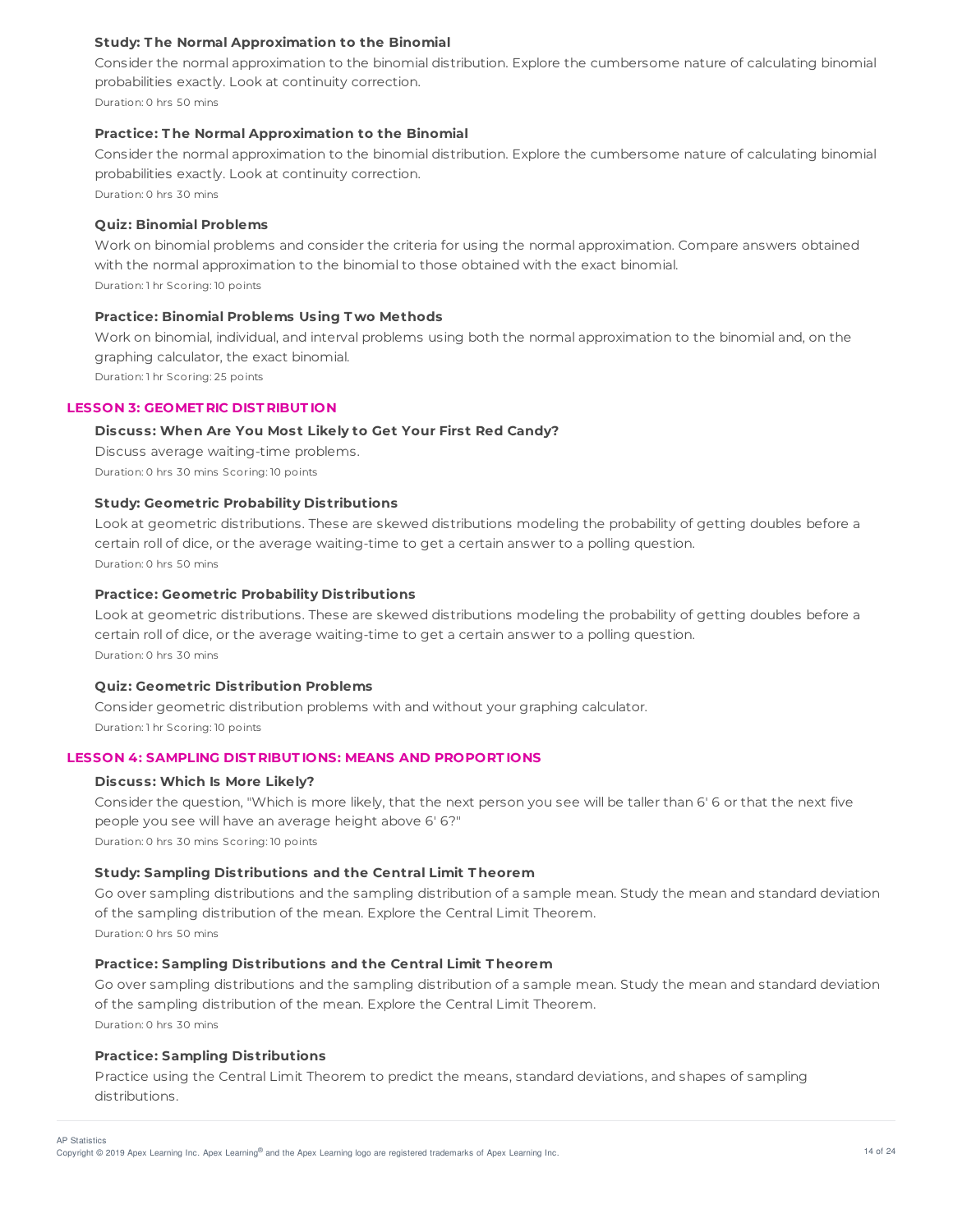#### Duration: 1 hr

#### **Practice: Sampling Distributions**

Use your graphing calculator to create sampling distributions. Calculate their means and standard deviations. Duration: 1 hr Scoring: 25 points

### **Study: Sample Proportions**

Look at the derivation of the mean and standard deviation of a sample proportion, based on the binomial. Duration: 0 hrs 50 mins

#### **Practice: Sample Proportions**

Look at the derivation of the mean and standard deviation of a sample proportion, based on the binomial. Duration: 0 hrs 30 mins

#### **Practice: Sampling Distribution of p-Hat**

Work on problems based on the mean and standard deviation of a sampling distribution of  $p$ -hat. Get additional practice dealing with the sampling distribution of means.

Duration: 1 hr Scoring: 25 points

### **Quiz: Important Concepts From T his Unit**

Review the concepts of sampling distribution, the Central Limit Theorem, and sampling distributions for the sample mean and p-hat.

Duration: 1 hr Scoring: 10 points

## **LESSON 5: UNIT WRAP-UP**

### **Discuss: What Is Interesting? What Is Confusing?**

Discuss concepts you find interesting or confusing in an informal setting. Duration: 0 hrs 30 mins Scoring: 10 points

#### **Review: Binomial Situations and Sampling Distributions**

Review your studies of binomial situations and sampling distributions. Duration: 3 hrs 30 mins

#### **T est (CS): Binomial Situations and Sampling Distributions**

Take a 20-minute test covering inferential statistics, binomial distributions, geometric distribution, and means and proportions.

Duration: 0 hrs 20 mins Scoring: 48 points

#### **T est (T S): Binomial Situations and Sampling Distributions**

Take a 30-minute test covering inferential statistics, binomial distributions, geometric distribution, and means and proportions.

Duration: 0 hrs 30 mins Scoring: 52 points

# **UNIT 7: INTRODUCTION TO INFERENCE**

#### **LESSON 1: CONFIDENCE INT ERVALS FOR MEANS**

#### **Discuss: Guessing an Estimate**

Discuss how comfortable you are with guessing numbers within certain intervals. As the intervals widen, does your comfort level increase?

Duration: 0 hrs 30 mins Scoring: 10 points

## **Study: Using Sample Means to Estimate Population Means**

Consider how to estimate the mean of a population using a sample. Examine confidence intervals and the general form of a confidence interval. Find critical <sup>z</sup>-values for various confidence levels by using tables and the graphing calculator's InvNorm function. Duration: 0 hrs 50 mins

## **Practice: Using Sample Means to Estimate Population Means**

Consider how to estimate the mean of a population using a sample. Examine confidence intervals and the general form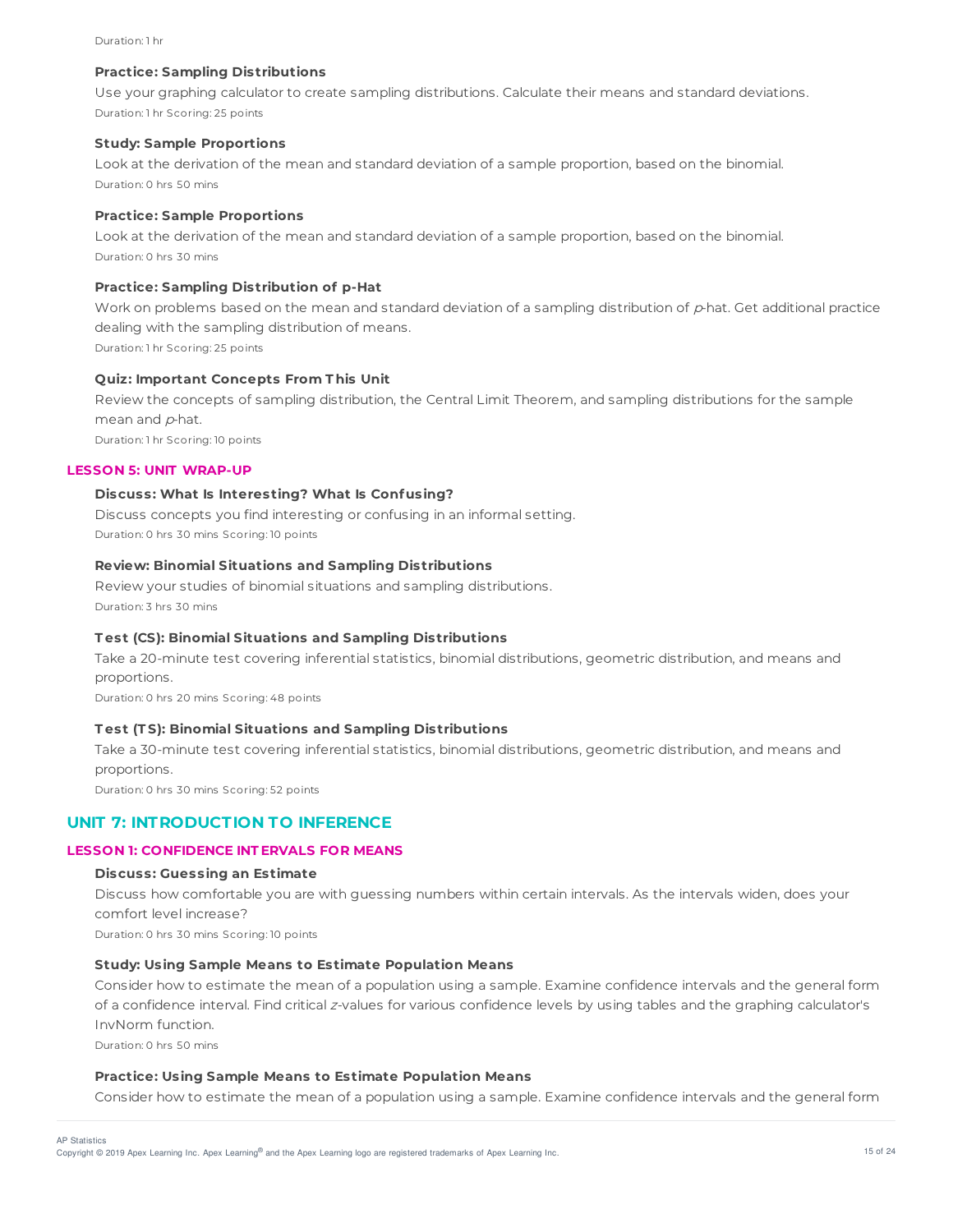of a confidence interval. Find critical <sup>z</sup>-values for various confidence levels by using tables and the graphing calculator's InvNorm function. Duration: 0 hrs 30 mins

**Quiz: Confidence Intervals**

Estimate population means, creating 95% and 99% confidence <sup>z</sup>-intervals for means. Find critical <sup>z</sup>-values for nonstandard confidence levels.

Duration: 1 hr Scoring: 10 points

## **Practice: Confidence Intervals**

Build an understanding of the term statistical confidence. Duration: 1 hr

## **Quiz: Finding Desired Sample Sizes**

Look at how to find the desired sample size to create a <sup>z</sup>-interval with a given margin of error and confidence level. Consider the relationship between sample size, confidence level, and margin of error. Duration: 1 hr Scoring: 10 points

### **Practice: Creating Intervals**

Create intervals for means using the formula and the graphing calculator's STAT TESTS function. Calculate the sample size n necessary to produce a given margin of error and a certain confidence level. Duration: 1 hr Scoring: 25 points

## **LESSON 2: ST AT IST ICAL SIGNIFICANCE AND P-VALUE**

## **Discuss: How Good Is the Guess?**

Discuss the following scenario: A psychic says she knows what time of day you were born. She tells you her guess and she's right! How would you quantify how good her guess is? Duration: 0 hrs 30 mins Scoring: 10 points

### **Study: T he Definition of P-Value**

Explore the concepts of *statistical significance* and *significance levels*. Consider what it means to say that a finding is different enough from what was expected that we can reject it as chance variation. Duration: 0 hrs 50 mins

## **Practice: T he Definition of P-Value**

Explore the concepts of *statistical significance* and *significance levels*. Consider what it means to say that a finding is different enough from what was expected that we can reject it as chance variation. Duration: 0 hrs 30 mins

## **Quiz: Working With P-Values and Statistical Significance**

Find P-values for different distributions. Determine statistical significance. Duration: 1 hr Scoring: 10 points

#### **LESSON 3: SIGNIFICANCE AND HYPOT HESIS T EST ING: MEANS**

#### **Discuss: What Is an Impressive Prediction?**

Look at cases where people make successful predictions. How do you know whether the successful prediction was just luck?

Duration: 0 hrs 30 mins Scoring: 10 points

#### **Study: T he Hypothesis-T esting Procedure**

Look at the hypothesis-testing procedure and null and alternative hypotheses. Consider one- and two-sided hypotheses, and how to compute a P-value.

Duration: 0 hrs 50 mins

### **Practice: T he Hypothesis-T esting Procedure**

Look at the hypothesis-testing procedure and null and alternative hypotheses. Consider one- and two-sided hypotheses, and how to compute a P-value. Duration: 0 hrs 30 mins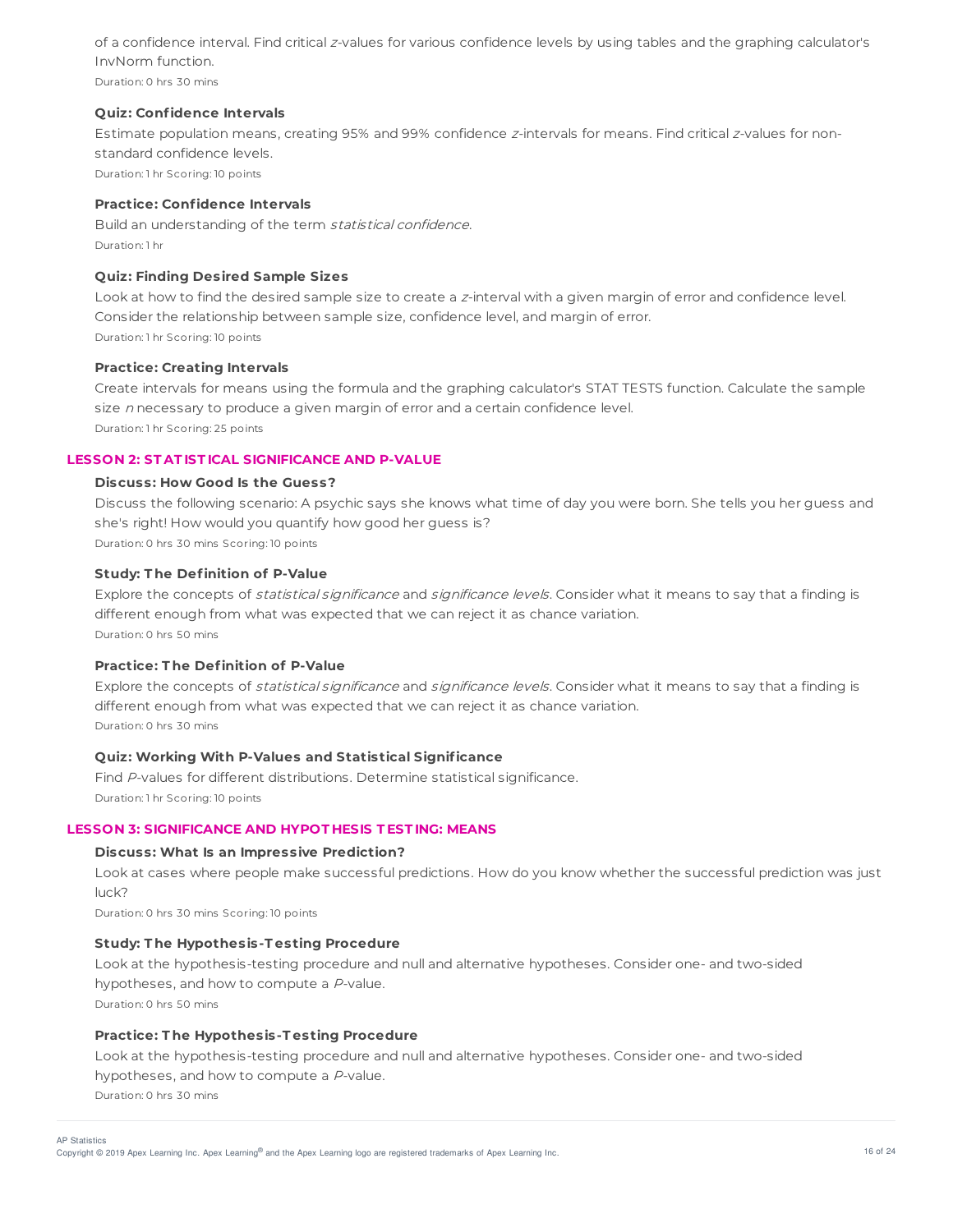## **Practice: Hypothesis T ests for Means**

Perform hypothesis tests for means and then support the conclusion. Duration: 1 hr

#### **Practice: More Hypothesis T ests for Means**

Apply your knowledge of significance and hypothesis testing to answer the questions in this Assignment. Duration: 1 hr Scoring: 25 points

### **Study: T wo-Sided Significance T ests and Confidence Intervals**

Consider the relationship between two-tailed significance tests and confidence intervals. See examples of how a confidence interval for means can solve a two-tailed significance test for means. Duration: 0 hrs 50 mins

#### **Practice: T wo-Sided Significance T ests and Confidence Intervals**

Consider the relationship between two-tailed significance tests and confidence intervals. See examples of how a confidence interval for means can solve a two-tailed significance test for means. Duration: 0 hrs 30 mins

### **Quiz: T wo-Sided Significance T ests and Confidence Intervals**

Work on parallel problems: a confidence interval and its corresponding significance test. Observe that the same conclusions are reached with each method.

Duration: 1 hr Scoring: 10 points

## **LESSON 4: ERRORS IN HYPOT HESIS T EST ING**

#### **Discuss: Innocent or Guilty?**

Discuss the following scenario: A person is on trial. If your hypothesis is that the person is innocent, what kinds of errors can you make if you declare the person guilty or innocent? Duration: 0 hrs 30 mins Scoring: 10 points

## **Study: T he Power of the T est, T ype I and T ype II Errors**

Look at two types of errors in hypothesis testing. Consider several concepts, including the power of a test, the relationship between significance level and a Type I error, and the relationship between power and a Type II error. Duration: 0 hrs 50 mins

## **Practice: T he Power of the T est, T ype I and T ype II Errors**

Look at two types of errors in hypothesis testing. Consider several concepts, including the power of a test, the relationship between significance level and a Type I error, and the relationship between power and a Type II error. Duration: 0 hrs 30 mins

#### **Practice: Dangers of T ype I and T ype II Errors**

Look at various situations and determine the dangers inherent in making Type I and Type II errors. Duration: 1 hr

## **Practice: Computing Probabilities for T ype I and T ype II Errors**

Look at hypothesis-testing situations and compute the probabilities of Type I errors, Type II errors, and the power of the test. Emphasis is on the concepts of errors and power rather than on computation, although some computation will be done.

Duration: 1 hr Scoring: 25 points

### **Quiz: Concepts of Hypothesis and Significance T esting**

Test of your understanding of concepts such as point estimate, P-value, null hypothesis, alternative hypothesis, statistical significance, result, conclusion, one-tailed, two-tailed, Type I and Type II errors. Duration: 1 hr Scoring: 10 points

## **LESSON 5: UNIT WRAP-UP**

## **Discuss: What Is Interesting? What Is Confusing?**

Discuss concepts you find interesting or confusing in an informal setting. Duration: 0 hrs 30 mins Scoring: 10 points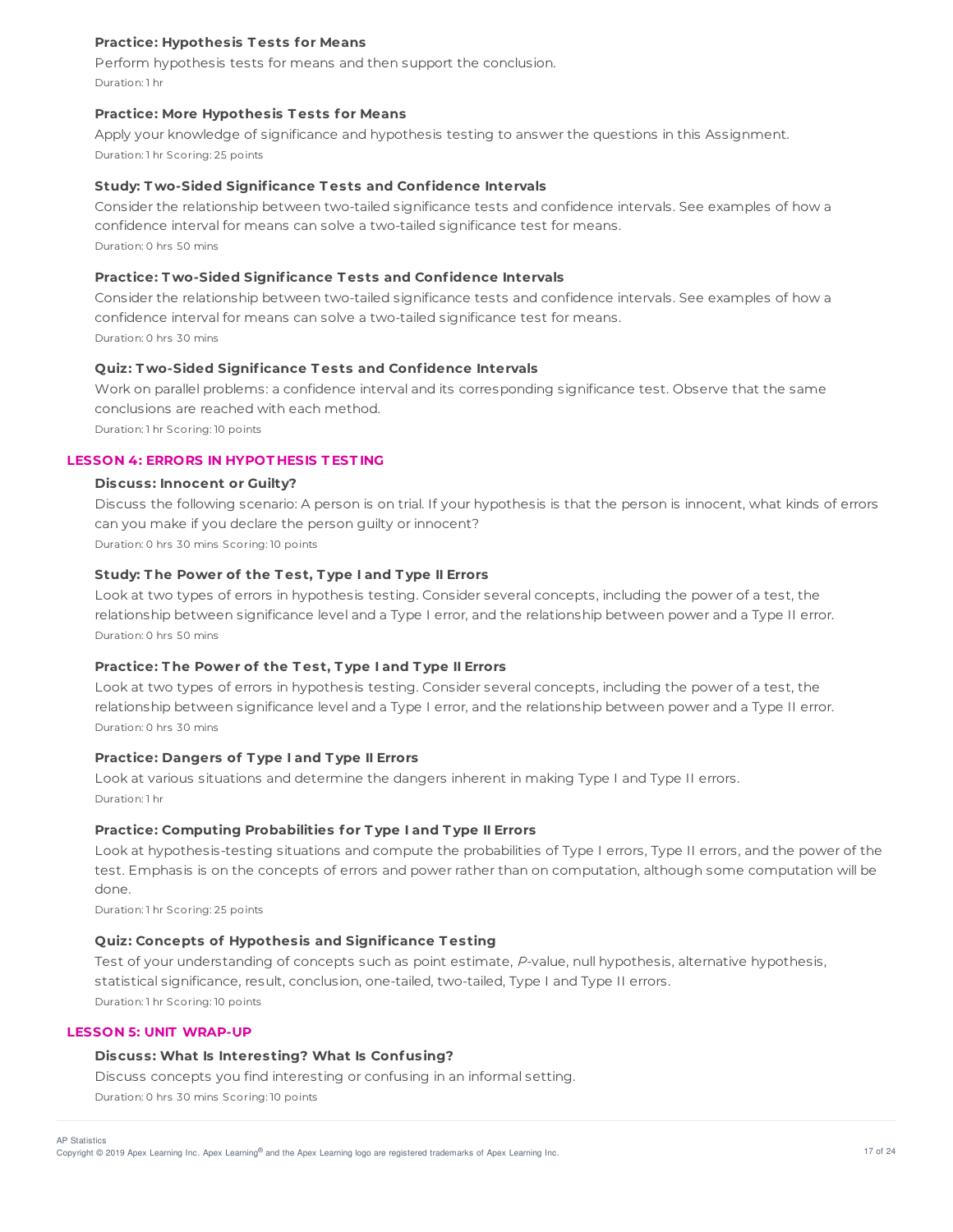## **Review: Introduction to Inference: Confidence Intervals and Hypothesis T esting**

Review your studies of confidence intervals and hypothesis testing.

Duration: 3 hrs 30 mins

## **T est (CS): Introduction to Inference**

Take a 20-minute test covering confidence intervals for means, statistical significance and P-value, means, and errors in hypothesis testing.

Duration: 0 hrs 20 mins Scoring: 48 points

## **T est (T S): Introduction to Inference**

Take a 30-minute test covering confidence intervals for means, statistical significance and P-value, means, and errors in hypothesis testing.

Duration: 0 hrs 30 mins Scoring: 52 points

# **UNIT 8: T DISTRIBUTION FOR MEANS**

## **LESSON 1: CONFIDENCE INT ERVALS AND HYPOT HESIS T EST ING FOR A SINGLE MEAN**

## **Study: T he t Distributions**

Examine what to do when you don't know the population standard deviation. Look at the important assumptions necessary to use the t distribution and notice how to use the  $t$  tables and a graphing calculator for the  $t$  distribution. Duration: 0 hrs 50 mins

## **Practice: T he t Distributions**

Examine what to do when you don't know the population standard deviation. Look at the important assumptions necessary to use the t distribution and notice how to use the  $t$  tables and a graphing calculator for the  $t$  distribution. Duration: 0 hrs 30 mins

## **Practice: Creating Confidence Intervals**

Create 90%, 95%, and 99% confidence <sup>t</sup> intervals for means. Practice doing this using your graphing calculator. Duration: 1 hr

## **Quiz: Concepts Relating to Confidence t Intervals**

Create t intervals for means using the formula and the graphing calculator's STAT TESTS function. Calculate the sample size n needed to produce a given margin of error and a certain confidence level. Duration: 1 hr Scoring: 10 points

## **Practice: Hypothesis T esting With the t Distribution**

Follow the steps for conducting hypothesis tests (both one- and two-sided) using the  $t$  distribution. Consider the relationship between confidence intervals and significance tests. Look at power and Type I and Type II errors. Duration: 1 hr

## **Practice: t Intervals and Hypothesis T ests**

Apply the calculations for  $t$  intervals and hypothesis tests from start to finish using realistic data sets. Justify use of the  $t$ procedures.

Duration: 1 hr Scoring: 25 points

# **LESSON 2: CONFIDENCE INT ERVALS FOR T HE DIFFERENCE BETWEEN TWO MEANS**

# **Study: Inference for Matched-Pairs Situations**

Look at when data should and should not be analyzed as a matched-pairs situation. Explore the hypothesis-testing procedures and  $t$  intervals for matched-pairs data. Duration: 0 hrs 50 mins

## **Practice: Inference for Matched-Pairs Situations**

Look at when data should and should not be analyzed as a matched-pairs situation. Explore the hypothesis-testing procedures and  $t$  intervals for matched-pairs data. Duration: 0 hrs 30 mins

## **Quiz: Matched Pairs or Not?**

Identify situations in which it's appropriate to use matched-pairs analysis.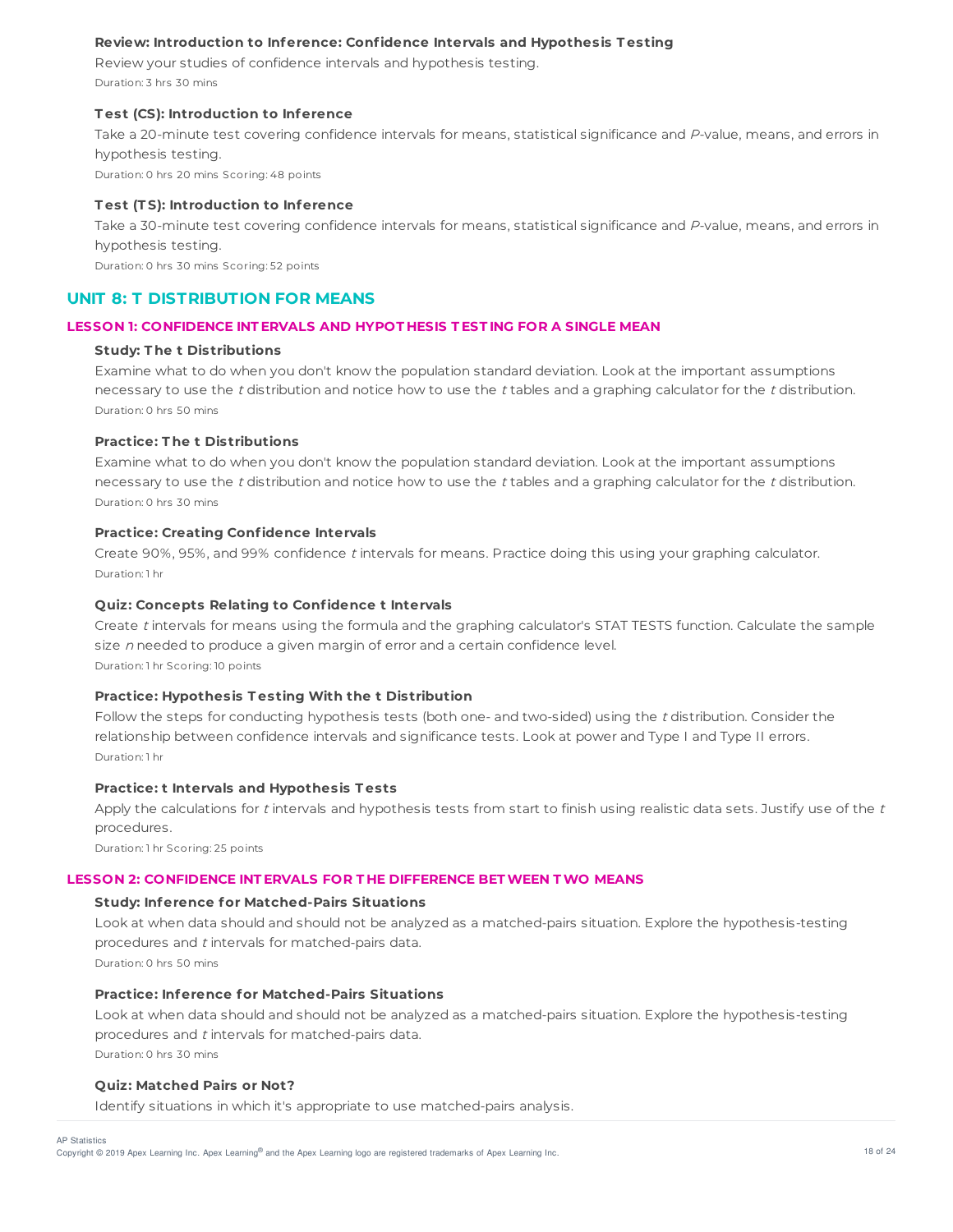#### **Practice: t Intervals and Hypothesis T ests With Matched Pairs Data**

Look at how to use your graphing calculator's LISTS and STAT TESTS to create confidence intervals and to conduct hypothesis tests for paired data. Duration: 1 hr

## **Quiz: Matched Pairs Confidence Intervals and t T ests**

Solve problems using matched-pairs t tests. Duration: 1 hr Scoring: 10 points

#### **LESSON 3: CONFIDENCE INT ERVALS AND HYPOT HESIS T EST S FOR TWO INDEPENDENT SAMPLES**

#### **Study: t Intervals for T wo Independent Samples**

Use t intervals for two independent samples, and compute degrees of freedom using the conservative method, the software method, and pooled variances.

Duration: 0 hrs 50 mins

## **Practice: t Intervals for T wo Independent Samples**

Use t intervals for two independent samples, and compute degrees of freedom using the conservative method, the software method, and pooled variances. Duration: 0 hrs 30 mins

#### **Quiz: t Intervals for T wo Independent Samples**

Compute and interpret t intervals for two independent samples. Duration: 1 hr Scoring: 10 points

## **Practice: t Intervals for T wo Independent Samples**

Practice techniques taught in this lesson. Create 90%, 95%, and 99% confidence <sup>t</sup> intervals for mean differences when the population standard deviation is unknown. Use a table to produce critical  $t$  values. Duration: 1 hr Scoring: 25 points

### **Study: Hypothesis T est for the Difference of T wo Independent Samples**

Look at how to do significance testing for the difference of two independent samples. Compare different methods for computing degrees of freedom, including the conservative method, pooling variances, and software. Duration: 0 hrs 50 mins

#### **Practice: Hypothesis T est for the Difference of T wo Independent Samples**

Look at how to do significance testing for the difference of two independent samples. Compare different methods for computing degrees of freedom, including the conservative method, pooling variances, and software. Duration: 0 hrs 30 mins

#### **Quiz: T wo-Sample t T ests**

Work on two-sample <sup>t</sup> tests using the formula, tables, and your graphing calculator. Compare results using different degrees of freedom.

Duration: 1 hr Scoring: 10 points

## **Practice: More T wo-Sample t T ests**

Work on two-sample <sup>t</sup> tests for means, using the formula and tables. Solve the same problems using confidence intervals.

Duration: 1 hr

### **Quiz: Confidence Intervals and Significance T esting for Means**

Test your understanding of various significance tests. Review uses of confidence intervals. Duration: 1 hr Scoring: 10 points

#### **LESSON 4: UNIT WRAP-UP**

#### **Discuss: What Is Interesting? What Is Confusing?**

Discuss concepts you find interesting or confusing in an informal setting.

Duration: 0 hrs 30 mins Scoring: 10 points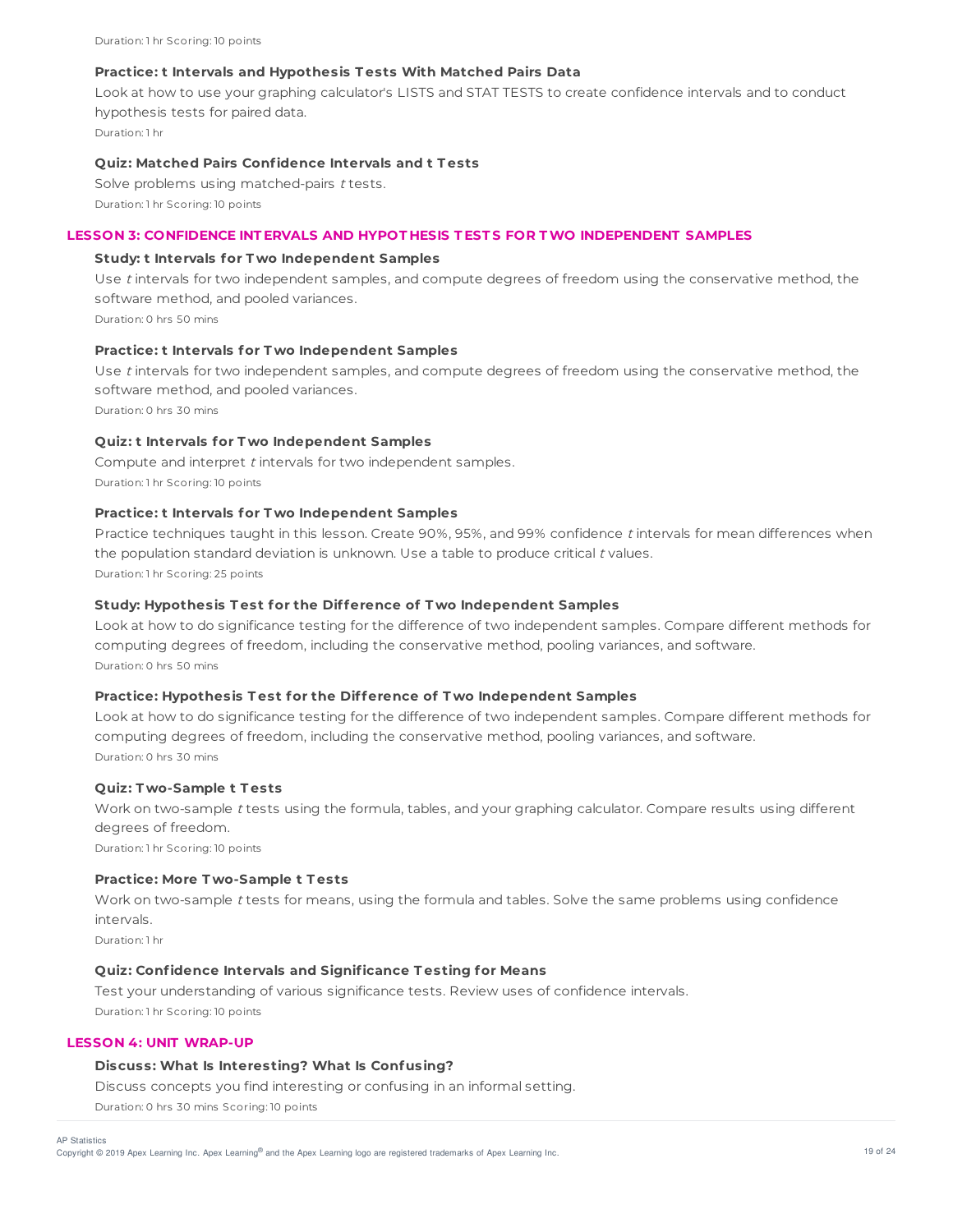## **Review: t Distribution for Means**

Review your studies of <sup>t</sup> distribution for means. Duration: 3 hrs 30 mins

### **T est (CS): t Distribution for Means**

Take a 20-minute test covering confidence intervals and hypothesis testing for a single mean and for two independent samples, and the difference between two means.

Duration: 0 hrs 20 mins Scoring: 48 points

## **T est (T S): t Distribution for Means**

Take a 30-minute test covering confidence intervals and hypothesis testing for a single mean and for two independent samples, and the difference between two means. Duration: 0 hrs 30 mins Scoring: 52 points

## **UNIT 9: INFERENCE FOR PROPORTIONS**

## **LESSON 1: CONFIDENCE INT ERVALS AND HYPOT HESIS T EST S FOR A SINGLE POPULAT ION PROPORT ION**

#### **Study: Confidence Interval for a Single Population Proportion**

Look at confidence intervals for a single population proportion and sample size for a given margin of error. Duration: 0 hrs 50 mins

#### **Practice: Confidence Interval for a Single Population Proportion**

Look at confidence intervals for a single population proportion and sample size for a given margin of error. Duration: 0 hrs 30 mins

### **Practice: Creating z-Intervals for a Single Population Proportion**

Create 90%, 95%, and 99% <sup>z</sup>-intervals for problems using the formula and table or the InvNorm function on your graphing calculator.

Duration: 1 hr

#### **Quiz: Finding the Sample Size for a Given Margin of Error for a Single Population Proportion**

Practice finding the sample size for a given margin of error. Duration: 1 hr Scoring: 10 points

## **Practice: Confidence Intervals for a Single Population Proportion**

Apply various techniques to solve problems and create intervals for proportions using the formula and the graphing calculator's STAT TESTS function. Calculate the sample size n needed to produce a given confidence interval. Duration: 1 hr Scoring: 25 points

## **Study: Significance T esting for Proportions**

Examine one- and two-tailed significance-testing problems. Duration: 0 hrs 50 mins

### **Practice: Significance T esting for Proportions**

Examine one- and two-tailed significance-testing problems. Duration: 0 hrs 30 mins

#### **Practice: One- and T wo-T ailed Significance T ests for a Single Population Proportion**

Perform one- and two-tailed significance tests for proportions. Work on parallel problems: a confidence interval for proportions and its corresponding two-tailed significance test. Justify that the conclusions match. Duration: 1 hr

### **Quiz: More One- and T wo-T ailed Significance T ests for a Single Population Proportion**

Perform one- and two-tailed significance tests for proportions. Duration: 1 hr Scoring: 10 points

#### **LESSON 2: T HE DIFFERENCE BETWEEN TWO PROPORT IONS**

#### **Study: Differences Between T wo Proportions**

Look at confidence intervals and significance testing for the difference between two proportions. Compare differences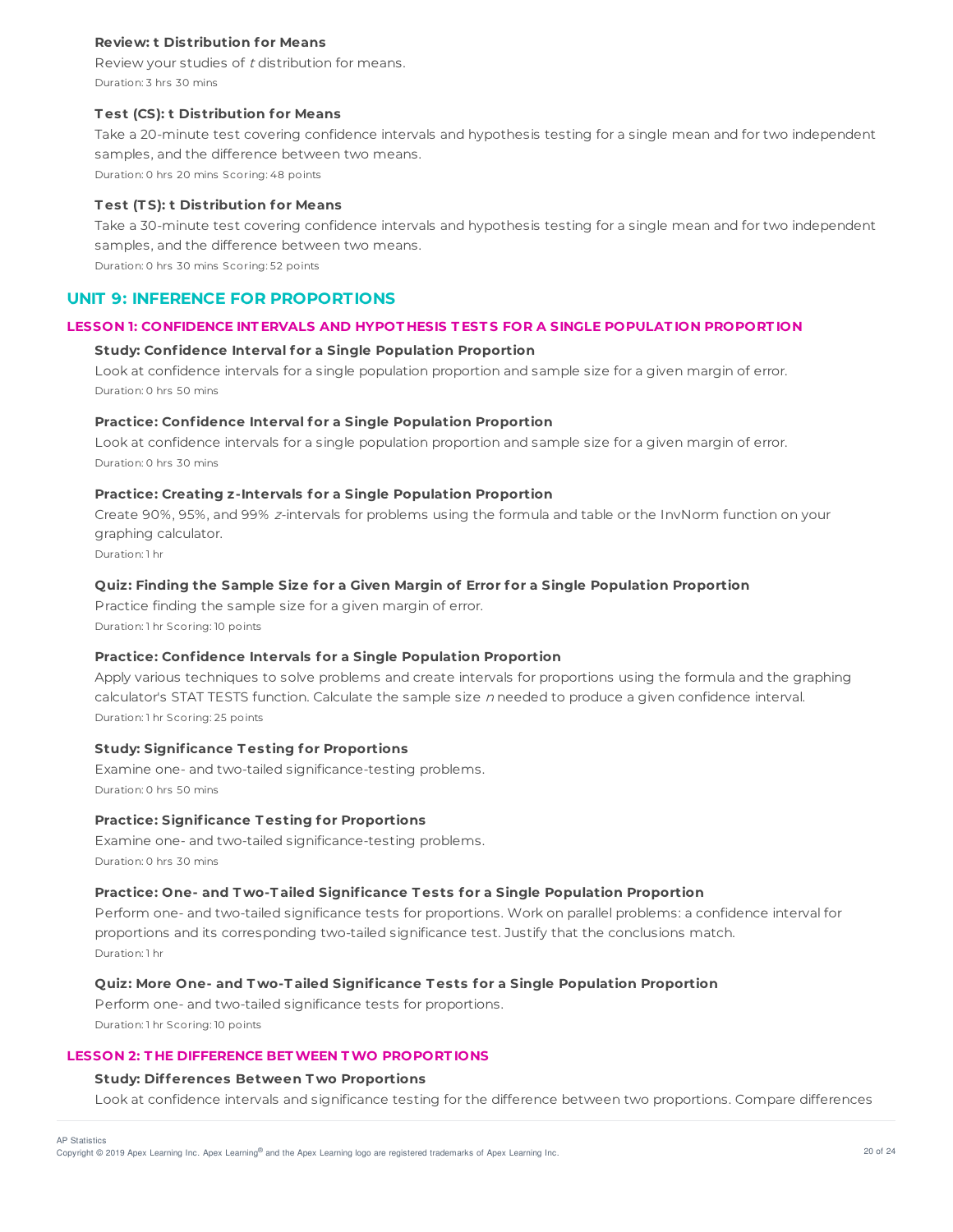in computation of standard error. Study how to use your graphing calculator to test for a difference between two proportions.

Duration: 0 hrs 50 mins

## **Practice: Differences Between T wo Proportions**

Look at confidence intervals and significance testing for the difference between two proportions. Compare differences in computation of standard error. Study how to use your graphing calculator to test for a difference between two proportions.

Duration: 0 hrs 30 mins

## **Practice: Differences Between T wo Proportions**

Create 90%, 95%, and 99% confidence intervals and do significance tests for the differences between proportions. Duration: 1 hr Scoring: 25 points

### **Practice: Significance T ests for One and T wo Proportions**

Choose confidence intervals and do significance tests on one- and two-proportion problems. Duration: 1 hr

## **Quiz: Inference for Means and Proportions**

Identify elements of confidence intervals or significance tests needed in a variety of situations. Duration: 1 hr Scoring: 10 points

### **LESSON 3: UNIT WRAP-UP**

## **Discuss: What Is Interesting? What Is Confusing?**

Discuss concepts you find interesting or confusing in an informal setting. Duration: 0 hrs 30 mins Scoring: 10 points

### **Review: Inference for Proportions**

Review your studies of inference for proportions. Duration: 3 hrs 30 mins

## **T est (CS): Inference for Proportions**

Take a 20-minute test covering confidence intervals and hypothesis tests for a single population proportion and the difference between two proportions. Duration: 0 hrs 20 mins Scoring: 48 points

#### **T est (T S): Inference for Proportions**

Take a 30-minute test covering confidence intervals and hypothesis tests for a single population proportion and the difference between two proportions.

Duration: 0 hrs 30 mins Scoring: 52 points

# **UNIT 10: INFERENCE FOR TABLES AND LEAST-SQUARES**

## **LESSON 1: ONE-WAY T ABLES: CHI-SQUARE FOR GOODNESS-OF-FIT**

#### **Discuss: Roll of the Die**

Discuss the following scenario: You're given the results of a single die rolled 60 times: how many ones, twos, threes, and so on came up? Try to decide if the die is fair. (How far can outcomes deviate from what's expected by chance alone?)

Duration: 0 hrs 30 mins Scoring: 10 points

#### **Study: Chi-Square for Goodness-of-Fit**

Explore inference for univariate categorical data. Look at the chi-square statistic and the chi-square distribution, how to use them to test whether data fit expected values, and the assumptions needed to use the chi-square statistic. Duration: 0 hrs 50 mins

### **Practice: Chi-Square for Goodness-of-Fit**

Explore inference for univariate categorical data. Look at the chi-square statistic and the chi-square distribution, how to use them to test whether data fit expected values, and the assumptions needed to use the chi-square statistic. Duration: 0 hrs 30 mins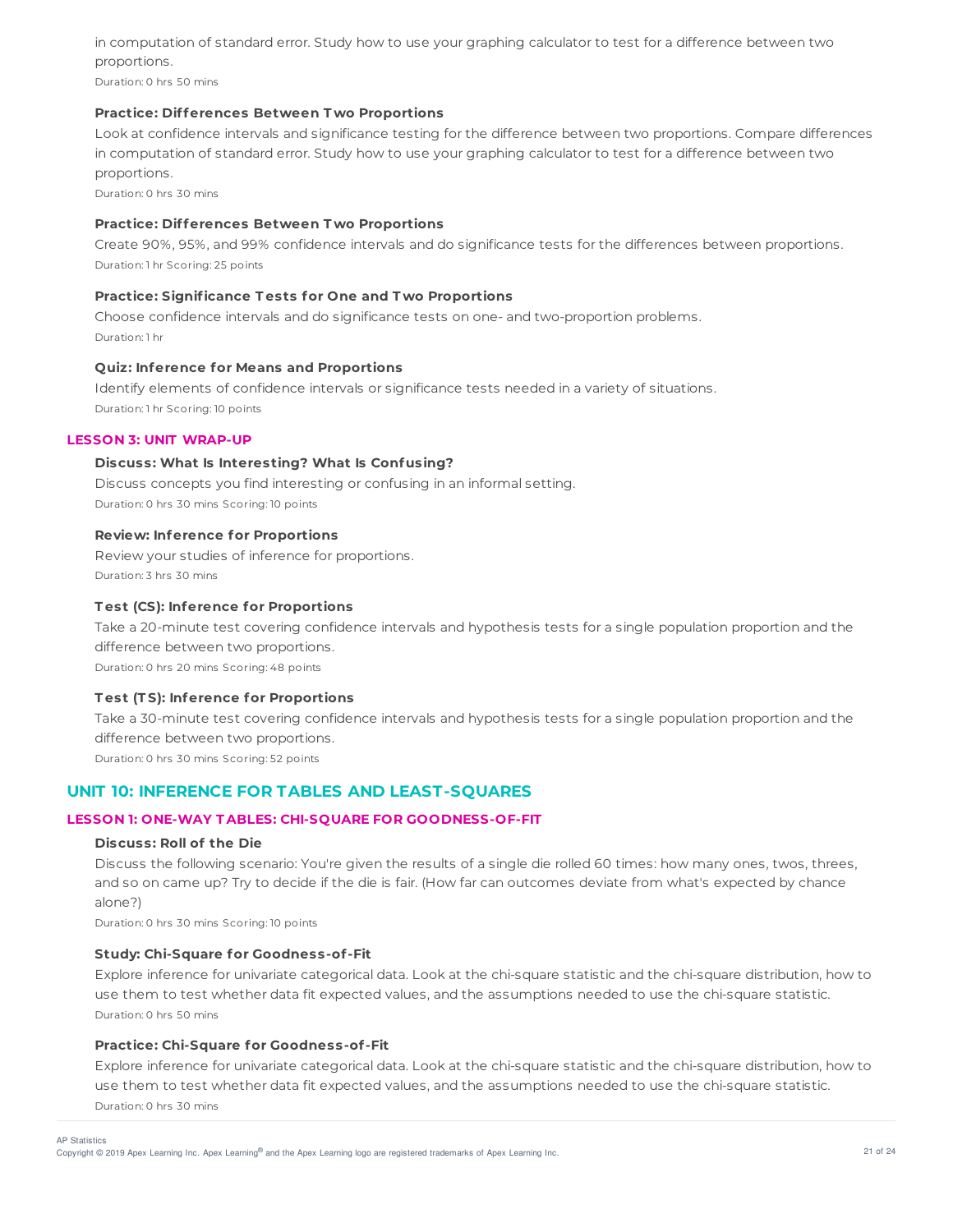## **Practice: Goodness-of-Fit on Your Graphing Calculator**

Use the lists on your graphing calculator to compute a chi-square value for goodness-of-fit. Duration: 1 hr

### **Quiz: Using Chi-Square for Goodness-of-Fit**

Perform chi-square significance tests involving goodness-of-fit on problems involving dice, spinners, birthdays in different months, and the like.

Duration: 1 hr Scoring: 10 points

## **LESSON 2: TWO-WAY T ABLES: CHI-SQUARE FOR ASSOCIAT ION OR INDEPENDENCE**

## **Study: Expected Values as an Ideal for Independence**

Study inference for bivariate categorical data in two-way tables. Look at the chi-square test for association or independence and the assumptions needed to use the test. Duration: 0 hrs 50 mins

#### **Practice: Expected Values as an Ideal for Independence**

Study inference for bivariate categorical data in two-way tables. Look at the chi-square test for association or independence and the assumptions needed to use the test. Duration: 0 hrs 30 mins

## **Practice: Chi-Square Hypothesis T ests for Association or Independence**

Perform complete chi-square hypothesis tests for association or independence. Look at the assumptions needed to use chi-square.

Duration: 1 hr Scoring: 25 points

## **LESSON 3: INFERENCE FOR T HE LEAST -SQUARES LINE**

#### **Study: Inference for the Least-Squares Line**

Explore the linear regression line for a sample as an estimator of the least-square line for a population. Study and use the standard error of the slope, and the  $t$  test for the slope of a regression line. Duration: 0 hrs 50 mins

### **Practice: Inference for the Least-Squares Line**

Explore the linear regression line for a sample as an estimator of the least-square line for a population. Study and use the standard error of the slope, and the  $t$  test for the slope of a regression line. Duration: 0 hrs 30 mins

#### **Quiz: t T est for the Slope of the Regression Line**

Choose a linear regression line from paired data as an estimate of the population regression line. Do <sup>t</sup> tests for the slope of the regression line.

Duration: 1 hr Scoring: 10 points

#### **Practice: Graphing Calculator and MINIT AB Output for Inference for the Least-Squares Line**

Practice doing a <sup>t</sup> test on your graphing calculator for the slope of the regression line. Look at how to read MINITAB output for regression.

Duration: 1 hr

### **Practice: Inference for the Least-Squares Line**

Given paired data, do a hypothesis test for the slope of the regression line using your graphing calculator. Read MINITAB output for regression and use this for a hypothesis test for the slope of the regression line. Duration: 1 hr Scoring: 25 points

## **LESSON 4: UNIT WRAP-UP**

#### **Discuss: What Is Interesting? What Is Confusing?**

Discuss concepts you find interesting or confusing in an informal setting. Duration: 0 hrs 30 mins Scoring: 10 points

#### **Review: Inference for One- and T wo-Way T ables and for Least-Squares Lines**

Review your studies of inference for one- and two-way tables and for least square lines.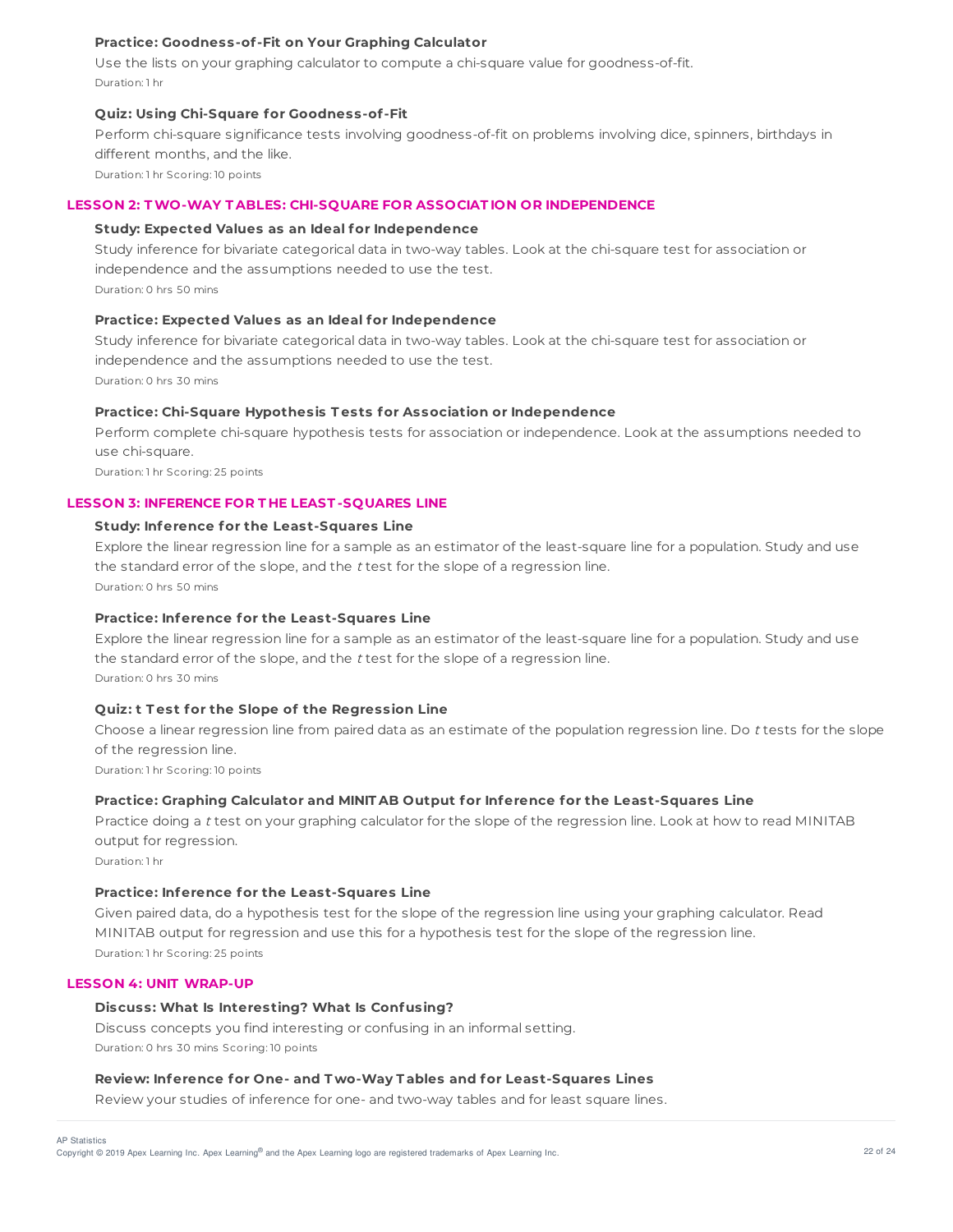#### **T est (CS): Inference for T ables and Least-Squares**

Take a 20-minute test covering one-way tables, two way tables, and inference for the least-squares line. Duration: 0 hrs 20 mins Scoring: 48 points

### **T est (T S): Inference for T ables and Least-Squares**

Take a 30-minute test covering one-way tables, two way tables, and inference for the least-squares line. Duration: 0 hrs 30 mins Scoring: 52 points

## **UNIT 11: FINAL PREPARATION FOR THE AP STATISTICS EXAM**

### **LESSON 1: GENERAL PREPARAT ION ST RAT EGIES**

#### **Study: How to Prepare for the AP Statistics Exam**

Study how to assess where you are in your preparations for the Exam, and plan how to best prepare based on your selfassessment.

Duration: 0 hrs 50 mins

## **Practice: Action Plan**

Write an action plan for preparing for the AP Statistics Exam. Duration: 1 hr Scoring: 25 points

### **Discuss: Statistics as a Cohesive Whole**

Create a map that ties together the concepts covered in the statistics course. Discuss an example of how statistics is used, and list the most important concepts from the statistics course used in your example. Duration: 1 hr Scoring: 10 points

## **Quiz: Interpreting MINIT AB Output**

Review how MINITAB or other software packages may be used on the AP Exam. Duration: 2 hrs Scoring: 10 points

#### **LESSON 2: ST RAT EGIES AND PRACT ICE FOR MULT IPLE-CHOICE AND FREE-RESPONSE QUEST IONS**

## **Quiz: AP-Style Multiple-Choice Questions, Part 1**

Practice answering AP-style multiple-choice questions. Duration: 2 hrs 30 mins Scoring: 20 points

## **Practice: AP-Style Free-Response Practice, Part 1**

Practice with AP-style free-response questions and study how they are scored. Duration: 2 hrs 30 mins

## **Quiz: AP-Style Multiple-Choice Questions, Part 2**

Practice Answering AP-style multiple-choice questions. Duration: 2 hrs 30 mins Scoring: 20 points

## **Practice: AP-Style Free-Response Practice, Part 2**

More practice with AP-style free-response questions. Duration: 2 hrs 30 mins

## **LESSON 3: PUT T ING IT T OGET HER: PRACT ICE EXAM AND MIXED PRACT ICE**

### **Practice: Full-Length Practice Exam**

Take a full-length practice exam and study how AP Exams are scored by scoring yourself. Duration: 5 hrs Scoring: 25 points

#### **Practice: Mixed Practice with Multiple-Choice and Free-Response Questions**

Answer items similar to the practice exam (the format is different and you don't need to do it in one sitting). Duration: 5 hrs

## **Study: Final Wrap-Up for AP Exam**

Take note of some things to think about on the Exam. Apply some final preparation suggestions.